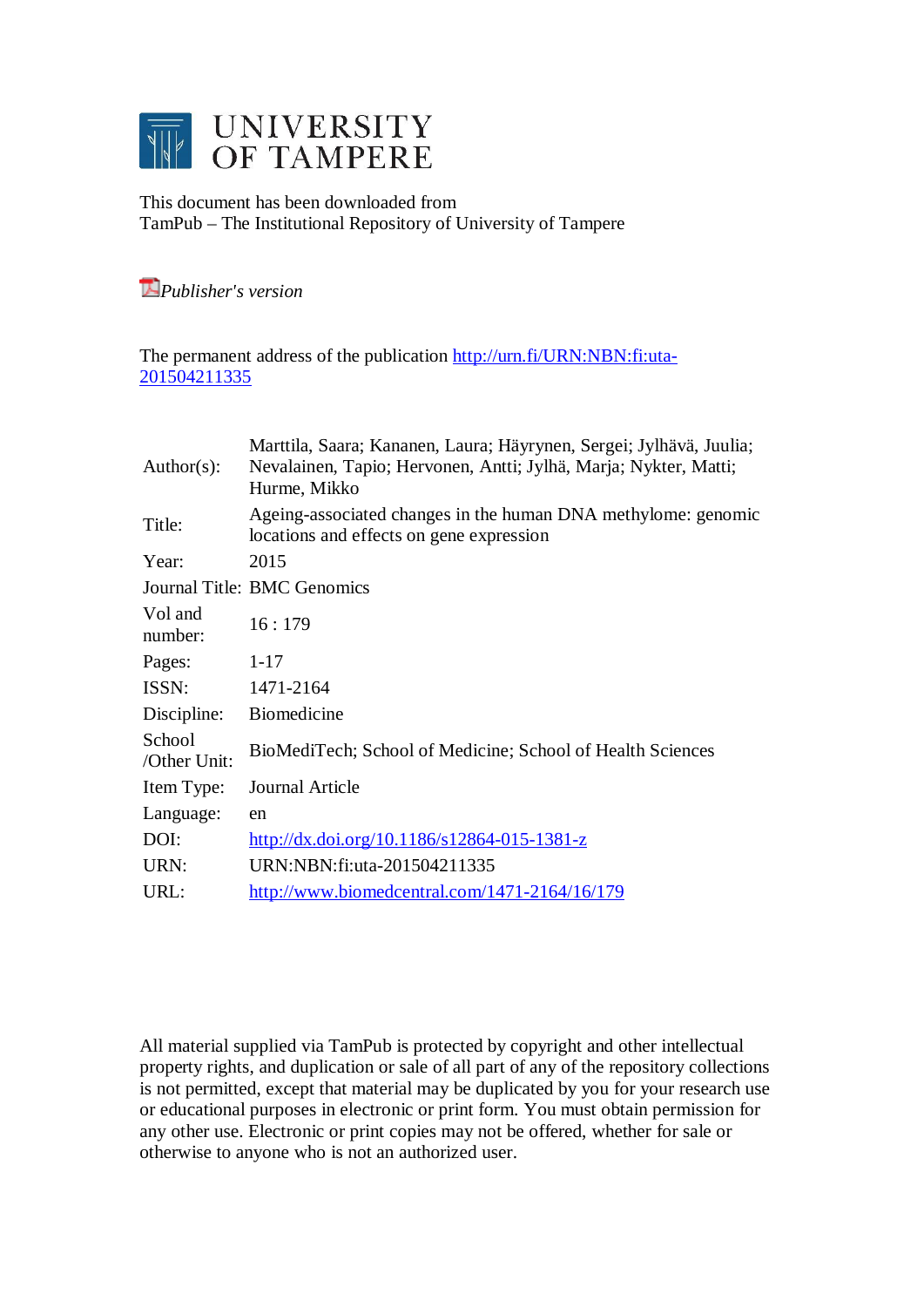## **RESEARCH ARTICLE Example 2014 CONSUMING A RESEARCH ARTICLE**



# Ageing-associated changes in the human DNA methylome: genomic locations and effects on gene expression

Saara Marttila<sup>1,2\*</sup>, Laura Kananen<sup>1,2</sup>, Sergei Häyrynen<sup>3</sup>, Juulia Jylhävä<sup>1,2</sup>, Tapio Nevalainen<sup>1,2</sup>, Antti Hervonen<sup>2,4</sup>, Marja Jylhä<sup>2,4</sup>, Matti Nykter<sup>3</sup> and Mikko Hurme<sup>1,2,5</sup>

## Abstract

Background: Changes in DNA methylation are among the mechanisms contributing to the ageing process. We sought to identify ageing-associated DNA methylation changes at single-CpG-site resolution in blood leukocytes and to ensure that the observed changes were not due to differences in the proportions of leukocytes. The association between DNA methylation changes and gene expression levels was also investigated in the same individuals.

Results: We identified 8540 high-confidence ageing-associated CpG sites, 46% of which were hypermethylated in nonagenarians. The hypermethylation-associated genes belonged to a common category: they were predicted to be regulated by a common group of transcription factors and were enriched in a related set of GO terms and canonical pathways. Conversely, for the hypomethylation-associated genes only a limited set of GO terms and canonical pathways were identified. Among the 8540 CpG sites associated with ageing, methylation level of 377 sites was also associated with gene expression levels. These genes were enriched in GO terms and canonical pathways associated with immune system functions, particularly phagocytosis.

Conclusions: We find that certain ageing-associated immune-system impairments may be mediated via changes in DNA methylation. The results also imply that ageing-associated hypo- and hypermethylation are distinct processes: hypermethylation could be caused by programmed changes, whereas hypomethylation could be the result of environmental and stochastic processes.

Keywords: Epigenetics, Methylome, DNA methylation, Ageing, PBMCs, Gene expression, Molecular ageing, Hypermethylation, Hypomethylation

#### Background

Ageing can be described as a functional decline that leads to a diminished ability to respond to stress, increased homeostatic instability and an increased risk of diseases such as cancer and inflammatory diseases. Ultimately, these changes lead to death [\[1\]](#page-15-0). The molecular basis of ageing is multifactorial, including changes in energy metabolism, alterations in DNA repair mechanisms, increased inflammation and changes in leukocyte proportions (changes in CD4+/CD8+ ratio, increase of costimulatory CD28 receptordeficient T cells [\[2](#page-16-0)]). Consequently, several theories exist

University of Tampere, Tampere, Finland

regarding the mechanisms underlying ageing. Whether the ageing process itself consists of the accumulation of molecular damage due to environmental and stochastic effects or is a truly programmed or pseudo-programmed process that stems from development remains to be determined, yet a process as complex as ageing most likely involves aspects of all these phenomena [\[3](#page-16-0)-[5\]](#page-16-0).

Ageing leads to both global and local changes in the DNA methylation profile. Global hypomethylation has been shown to occur across tissues, and promoter-specific hypermethylation has been demonstrated for various tissues and genes [\[6\]](#page-16-0). Several ageing-relates diseases, such as cancer, Alzheimer's disease and type 2 diabetes, have also been shown to be associated with changes in DNA methylation [[7](#page-16-0)]. The role of epigenetics in ageing-associated processes



© 2015 Marttila et al.; licensee BioMed Central. This is an Open Access article distributed under the terms of the Creative Commons Attribution License [\(http://creativecommons.org/licenses/by/4.0\)](http://creativecommons.org/licenses/by/4.0), which permits unrestricted use, distribution, and reproduction in any medium, provided the original work is properly credited. The Creative Commons Public Domain Dedication waiver [\(http://creativecommons.org/publicdomain/zero/1.0/](http://creativecommons.org/publicdomain/zero/1.0/)) applies to the data made available in this article, unless otherwise stated.

<sup>\*</sup> Correspondence: [saara.marttila@uta.fi](mailto:saara.marttila@uta.fi) <sup>1</sup>

Department of Microbiology and Immunology, School of Medicine,

<sup>2</sup> Gerontology Research Center, Tampere, Finland

Full list of author information is available at the end of the article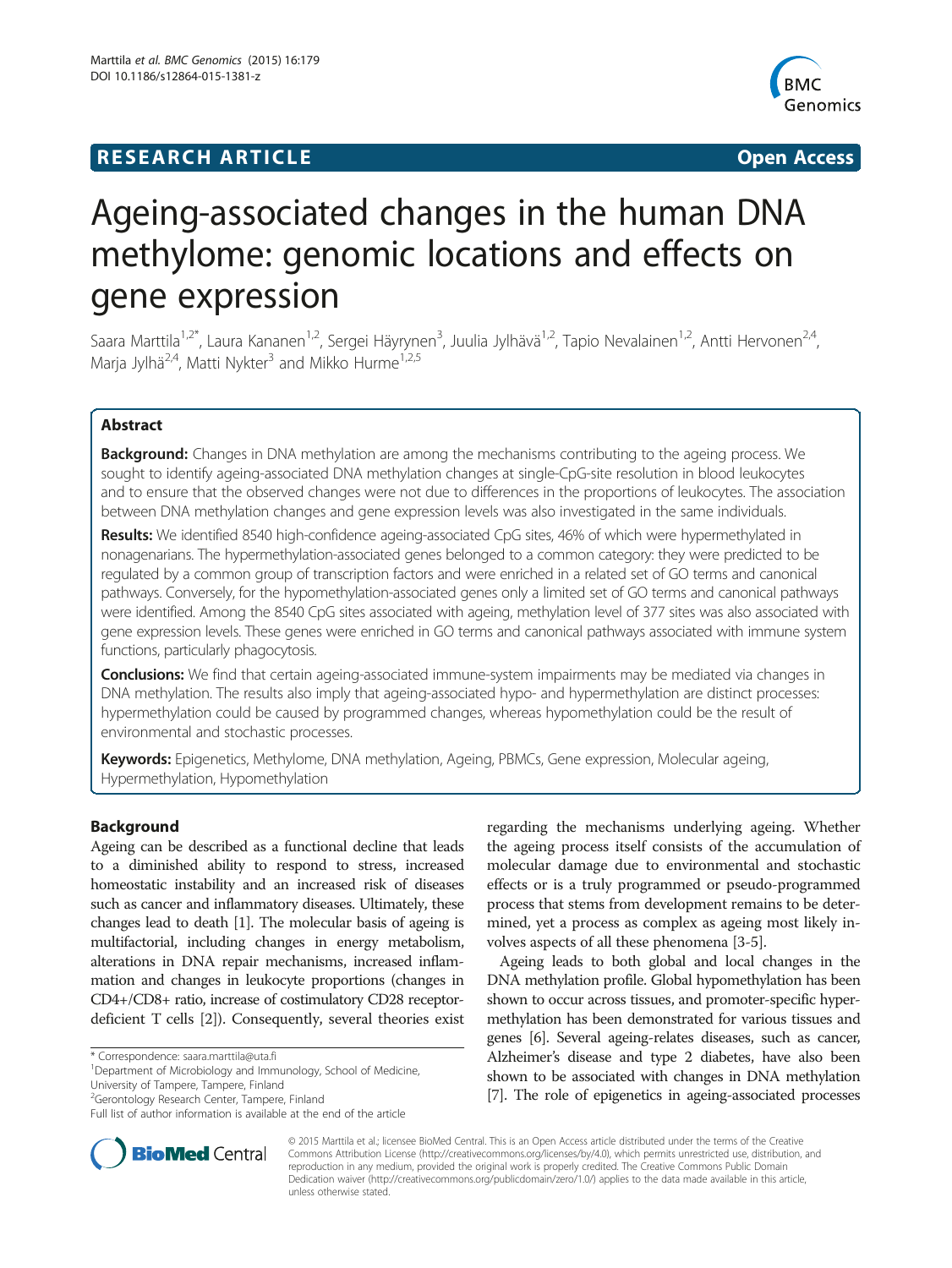could be significant, as genetics appears to explain only a small portion of the observed variation in lifespan and healthspan [\[8\]](#page-16-0). As the epigenome is modified throughout life by varying environmental conditions, the accumulated effects of these changes could be most prominent in the aged population.

DNA methylation was suggested to control the activity of genes as early as 1975 [[9,10\]](#page-16-0) and has since been demonstrated to control the expression of single genes and the silencing of large sections of chromatin. DNA methylation mainly occurs on CpG-dinucleotides, which form CpG islands containing above-average CpG content. These CpG islands overlap the transcription start sites (TSSs) of the majority of human genes, and the classical role of DNA methylation is transcriptional inhibition, with the methylation of TSSs preventing the initiation of transcription [\[11,12](#page-16-0)]. The role of methylation in the gene body is less clear; methylation does not appear to block transcriptional elongation but may actually enhance it, and methylation may have a role in alternative splicing. Furthermore, DNA methylation is required for the suppression of transposable elements [\[13\]](#page-16-0). DNA methylation controls gene expression by directly inhibiting the binding of transcription factors (TFs), by recruiting methyl-binding proteins that prevent TFs from binding to DNA [[14](#page-16-0)], or by affecting the conformation of the surrounding chromatin [\[15\]](#page-16-0).

The relationship between ageing and DNA methylation has been studied previously by measuring the DNA methylation level of repetitive elements (global DNA methylation [\[6\]](#page-16-0)) as well as with Illumina Golden Gate array [[16\]](#page-16-0) and the Infinium HumanMethylation27 Bead-Chip (27 K array) [[17](#page-16-0)-[22\]](#page-16-0). These arrays included a severely biased set of CpGs located in known cancer-associated genes and CpGs located almost exclusively in CpG island promoter regions, respectively. The Illumina Infinium HumanMethylation450 BeadChip (450K array) offers an improvement in this area, as the probes span 99% of the RefSeq genes and are distributed more evenly across the genome, such as on the shores and shelves of CpG islands and in non-CpG islands (non-CGIs), as well as in gene bodies and untranslated regions (UTRs) [[23](#page-16-0)-[28](#page-16-0)]. However, the majority of previous studies did not take into consideration the prominent ageing-associated changes in the proportions of leukocytes, thereby introducing possible bias into the analyses [\[29\]](#page-16-0).

In this study, our aim was to identify ageing-associated DNA methylation changes that are independent of changes in leukocyte proportions. We also examined gene expression data from the same individuals from whom the methylation data were obtained, and we were therefore able to explore the relationship between gene expression and DNA methylation in these elderly individuals.

#### Results

#### Ageing-associated DNA methylation changes

Our study population consisted of the Vitality 90+ study population: there was a total of 146 nonagenarians and 30 young controls, from whom we extracted peripheral blood mononuclear cells (PBMCs). The methylation data were produced with the 450K array, and the expression data were obtained with the Illumina HumanHT12v4 BeadChip. Our aim was to identify ageing-associated changes in the level of DNA methylation. Our approach was two-sided, as we sought to concentrate on CpG sites that showed a large enough difference in the level of methylation to have a plausible biological significance but also to ensure that the identified differences were not due to changes in the proportions of leukocyte populations.

The proportions of different leukocytes differed between the nonagenarians and young controls in our study population, as reported previously [\[30\]](#page-16-0). A principal component analysis (PCA) revealed that the first principal component accounted for 20.5% of the observed variation in methylation levels detected in our data (Figure [1](#page-3-0)). This component was strongly associated with leukocyte proportions, indicating that the analysis needs to be adjusted for the proportions of leukocytes.

First, we compared the methylation levels at individual CpGs in the nonagenarian group  $(n = 122)$  with those in the young control group  $(n = 21)$  using the Wilcoxon rank-sum test and identified 10083 CpG sites that were differentially methylated between these two groups (with a Benjamini-Hochberg-corrected p-value <0.05 and a difference between absolute M-value medians >1). Second, age group-associated methylation sites were identified with a beta regression model, with sex and different leukocyte populations (the ratio of CD4+ and CD8+ T cells and the proportions of CD4 + CD28-, CD8 + CD28 and CD14+ cells) as covariates. This method identified 45507 CpG sites for which age group was a significant covariate (Bonferroni-corrected p-value <0.05). The 10083 CpG sites identified via the group comparison were enriched at the top of the list of the 45507 ageing-associated CpGs. However, 1543 of the 10083 CpG sites showed no statistical significance in the regression analysis, indicating that the perceived difference in methylation was due to differences in leukocyte proportions rather than ageing per se. We now report the 8540 CpG sites, which exhibit a large, statistically significant difference in the level of methylation between the nonagenarians and young controls and remain significant after adjusting for differences in leukocyte populations in the regression analysis, as truly ageing-associated methylation changes (for a list of all ageing-associated CpGs, see Additional file [1](#page-15-0)). Sex chromosomes were excluded from the analysis.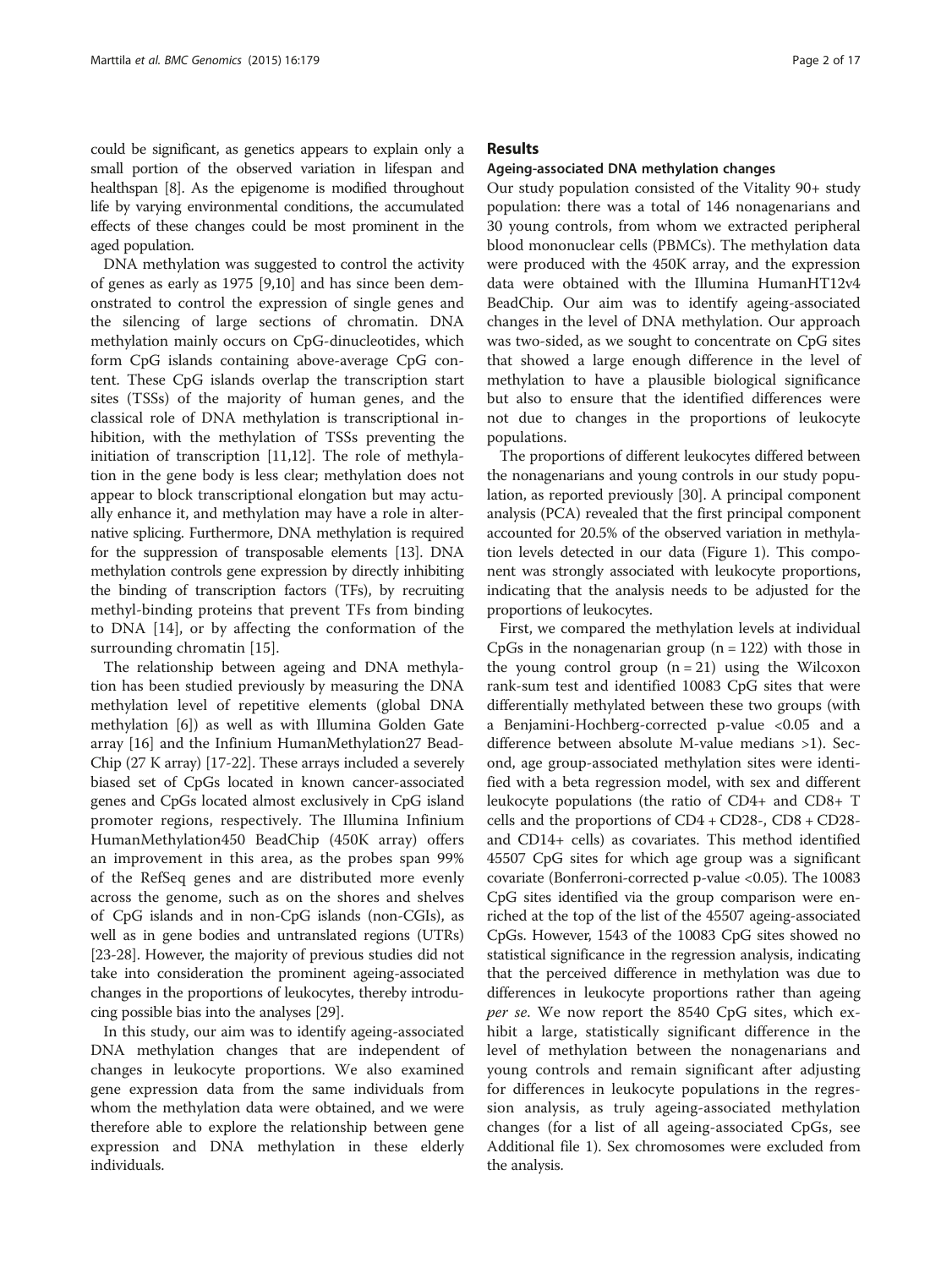<span id="page-3-0"></span>



Among the 8540 ageing-associated CpG sites, 3925 (46%) were hypermethylated, while 4615 (54%) were hypomethylated, in the nonagenarians. The most significant hits, based on the p-values obtained using the sitespecific regression models, were cg16867657 (ELOVL2), cg16762684 (MBP), cg11344352 (ERCC1), cg17110586 and cg04875128 (OTUD7A). The largest differences in the level of methylation were observed for cg07211259 (PDCD1LG2), cg18826637 and cg26063719 (VIM), which were hypomethylated in the nonagenarians, and for cg06352730, cg00674365 (ZNF471) and cg21402921 (GABRA5), which were hypermethylated in the nonagenarians. The top-ranking hits are presented in Tables [1](#page-4-0), [2](#page-5-0) and Figure [2](#page-5-0).

## Genomic location of the ageing-associated methylation sites

The ageing-associated CpGs were not uniformly distributed across chromosomes, CpG islands or genes. Chromosomes 2, 3, 4, 5 and 18 contained more ageingassociated methylation sites than expected, whereas chromosomes 16, 17, 19 and 22 had fewer ageing-associated methylation sites than expected (Hypergeometric test p < 0.05, Additional file [2](#page-15-0)). On the majority of these chromosomes, the proportion of hypermethylated sites compared with the proportion of hypomethylated sites was roughly equal or was slightly biased towards an excess of hypomethylated sites, as in the overall data. Interestingly, on chromosomes 18 and 19, there were considerably more hypermethylated sites than expected: among the identified ageing-associated methylation sites on these chromosomes, 72% and 75% were hypermethylated, constituting a clear overrepresentation compared with the 46% of hypermethylated sites identified in the total data.

The CpG sites that were hypermethylated with advancing age were enriched at CpG islands, rather than on island shores or shelves or in non-CGIs. By contrast, the hypomethylated CpG sites were enriched in non-CGIs; their absence from CpG islands was striking, as only 1.2% of all hypomethylated sites were located in CpG islands, whereas 31.5% of the total probes were located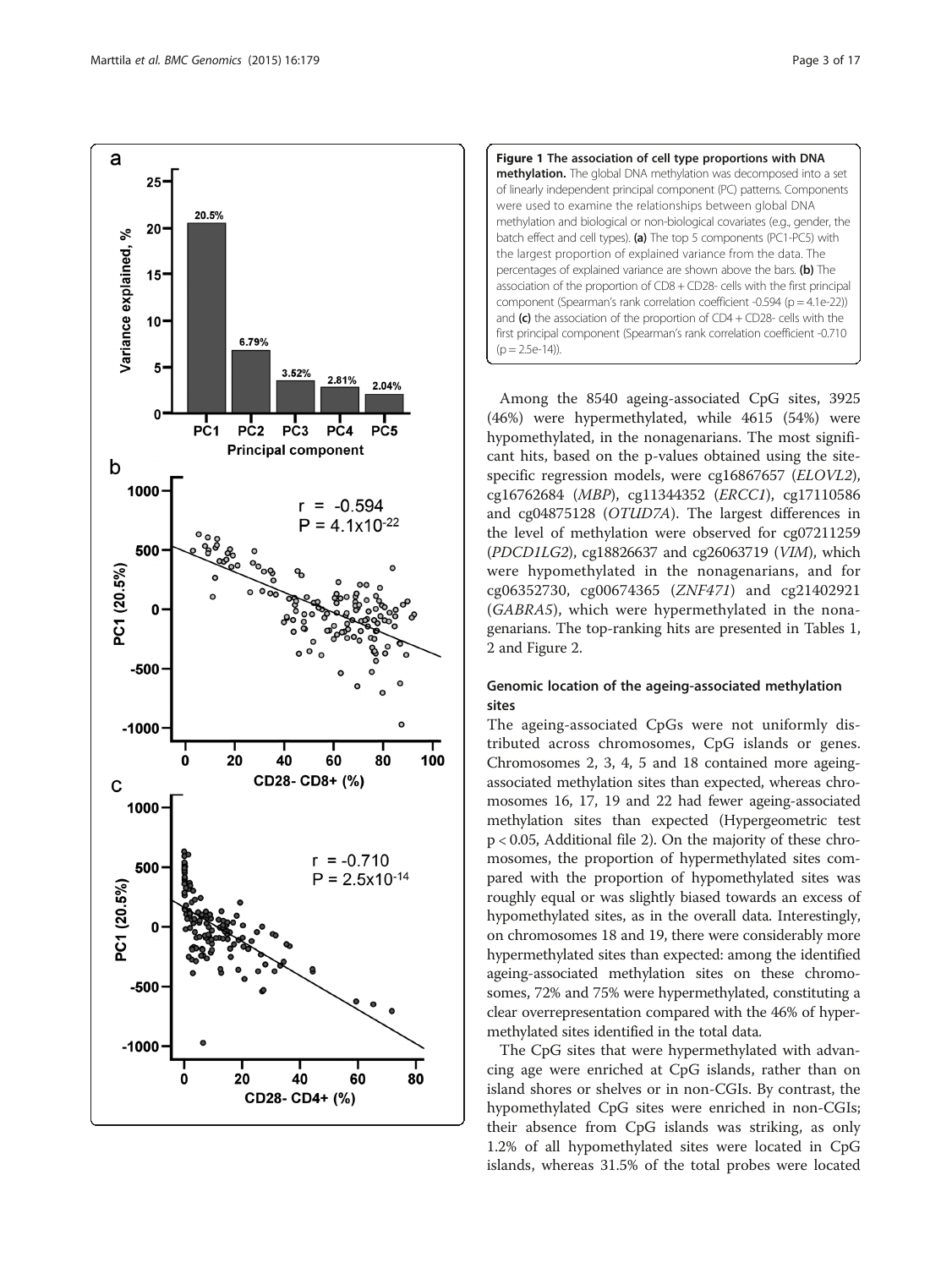| ProbelD    | Gene             | betareg estimate | betareg p-value | Δβ       | Wilcoxon p-value |
|------------|------------------|------------------|-----------------|----------|------------------|
| cq16867657 | ELOVL2           | 1.023            | 6.38E-66        | 0.243    | 1.53E-10         |
| cq16762684 | <b>MBP</b>       | $-1.486$         | 4.74E-64        | $-0.168$ | 1.53E-10         |
| cq11344352 | ERCC1            | $-1.202$         | 9.15E-63        | $-0.153$ | 1.53E-10         |
| cq17110586 | na               | 0.895            | 1.46E-59        | 0.200    | 1.53E-10         |
| cq04875128 | OTUD7A           | 1.514            | 7.2E-58         | 0.279    | 1.53E-10         |
| cg08262002 | LDB <sub>2</sub> | $-0.710$         | 2.72E-55        | $-0.197$ | 1.53E-10         |
| cq18618815 | COL1A1           | $-0.941$         | 1.78E-52        | $-0.225$ | 1.53E-10         |
| cq00748589 | na               | 0.864            | 1.36E-51        | 0.179    | 1.53E-10         |
| cq15416179 | MAP2K3           | $-1.131$         | 2.38E-51        | $-0.187$ | 1.53E-10         |
| cq12065799 | RRAGC            | $-0.823$         | 8.15E-51        | $-0.088$ | 1.53E-10         |
| cq23479922 | MARCH11          | 0.940            | 4.07E-49        | 0.263    | 1.53E-10         |
| cg07544187 | CILP2            | 1.541            | 2.35E-48        | 0.252    | 1.53E-10         |
| cq09038267 | C10orf26         | 1.227            | 1.48E-47        | 0.150    | 1.53E-10         |
| cq13033938 | IP6K1            | $-0.699$         | 7.54E-47        | $-0.061$ | 1.53E-10         |
| cq19283806 | CCDC102B         | $-1.253$         | 9.82E-47        | $-0.267$ | 1.53E-10         |
| cq07547549 | <b>SLC12A5</b>   | 0.900            | 5.02E-46        | 0.245    | 1.53E-10         |
| cq01949403 | APOL3            | 0.807            | 7.53E-46        | 0.111    | 1.53E-10         |
| cg01243823 | NOD <sub>2</sub> | $-1.280$         | 7.9E-46         | $-0.232$ | 1.53E-10         |
| cq22242842 | na               | $-0.952$         | 1.99E-44        | $-0.206$ | 1.53E-10         |
| cq06007201 | FAM38A           | $-0.932$         | 5.65E-44        | $-0.156$ | 1.53E-10         |

<span id="page-4-0"></span>Table 1 Top 10 age-group associated CpG sites from the regression model

CpG sites with most significant association to age group in the beta regression models (betareg). To clarify, Δβ refers to difference in the median of DNA methylation values between nonagenarians and young controls (difference in β-value), whereas betareg estimate refers to the estimate obtained from a regression model termed beta regression. Thus the absolute value of betareg estimate and the absolute value of Δβ for a given CpG site are not directly comparable, only the signs of the values are.

in CpG islands (Figure [3\)](#page-6-0). In regard to gene regions, hypermethylated CpGs were enriched in regions near the TSSs and the  $1<sup>st</sup>$  exons of genes, whereas hypomethylated sites were scarce in these areas and were enriched in the gene body and, more strongly, in the regions outside of genes (Figure [3](#page-6-0)).

## Functional annotation of the ageing-associated methylation sites

The locations of ageing-associated hyper- and hypomethylation differ, thus it can be assumed that their origins and/or functions also differ. Therefore, we performed the functional analyses separately for hypermethylated and hypomethylated sites and genes harbouring these ageingassociated methylation sites. The 3925 hypermethylated sites were annotated to 1832 different genes, and the 4615 hypomethylated CpG sites were annotated to 2057 different genes.

GOrilla (Gene Ontology enRIchment anaLysis and visuaLizAtion tool) [\[31](#page-16-0),[32\]](#page-16-0) was used to identify the GO functions and processes associated with ageing-associated hyper- and hypomethylation-associated genes. For both categories, we identified more significant GO terms for hypermethylation-associated genes, even though there

were fewer hypermethylation-associated genes compared with hypomethylation-associated genes. For the hypermethylation-associated genes, 36 enriched GO function terms were identified (Bonferroni corrected  $p < 0.05$ ), whereas for the hypomethylation-associated genes, 27 enriched GO function terms were identified; 11 of these terms were common to the two groups (Additional file [3](#page-15-0)). The top GO function terms for the hypermethylation-associated genes were unique to these genes; these terms were associated with sequence-specific DNA binding and transcription factor binding (also presented as a diagram in Additional file [4](#page-15-0)). The GO terms that were enriched only for hypomethylated sites did not reveal similar enrichment for a common process (Additional file [4](#page-15-0)). The GO function terms that were common to hypermethylation- and hypomethylation-associated genes also formed a group and were clustered around channel function-associated GO terms. The results for GO process terms was similar to that for GO functions, as we identified 265 significant GO terms for hypermethylation-associated genes, whereas for hypomethylation-associated genes, we identified only 53 significant GO terms; 41 of these terms were common to hyper- and hypomethylation-associated genes. (Additional file [5](#page-15-0)). The top-ranking hypermethylation-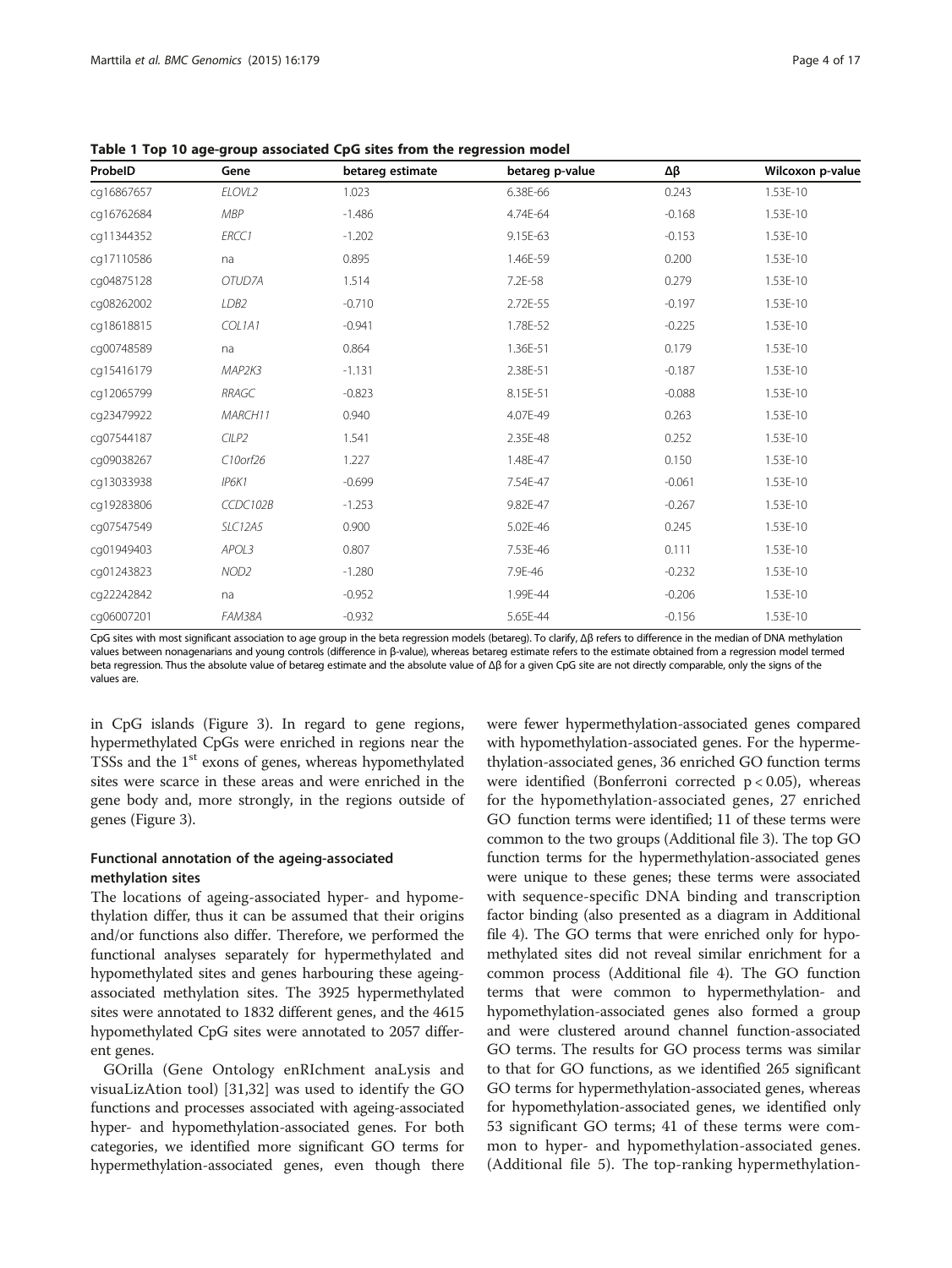<span id="page-5-0"></span>Table 2 Top 10 CpG sites with the largest Δβ between nonagenarians and young controls

| ProbelD    | Gene               | betareg<br>estimate | betareg<br>p-value | Δβ       | Wilcoxon<br>p-value |
|------------|--------------------|---------------------|--------------------|----------|---------------------|
| cg07211259 | PDCD1LG2           | $-1.086$            | 3.24F-30           | $-0.290$ | 1.53E-10            |
| cq18826637 | na                 | $-1.280$            | 2.23E-32           | $-0.289$ | 1.53E-10            |
| cq26063719 | <b>VIM</b>         | $-1.036$            | 6.09F-25           | $-0.284$ | 1.53F-10            |
| cq08548498 | <b>SLPI</b>        | $-0.767$            | 1.24E-15           | $-0.278$ | 1.66E-10            |
| cq19283806 | CCDC102B           | $-1.253$            | 9.82E-47           | $-0.267$ | 1.53E-10            |
| cq13591783 | ANXA1              | $-0.826$            | 5.17E-22           | $-0.266$ | 1.53E-10            |
| cg27192248 | na                 | $-1.246$            | 2.57E-20           | $-0.265$ | 1.59E-10            |
| cg03274391 | na                 | $-1.263$            | 1.18E-15           | $-0.264$ | 1.54E-10            |
| cq23654401 | VOPP1              | $-0.781$            | 2.94F-16           | $-0.262$ | $1.54F - 10$        |
| cg26269881 | <b>BHI HF40</b>    | $-1.005$            | 4.25E-25           | $-0.261$ | 1.53E-10            |
| cq18952796 | NPTX2              | 1.121               | 6.89E-26           | 0.264    | 1.56F-10            |
| cq17688525 | L3MBTL4            | 0.865               | 1.36E-11           | 0.265    | 5.86E-10            |
| cq27526665 | <b>THRR</b>        | 0.940               | 2.64F-22           | 0.266    | $2.0F-10$           |
| cq09555124 | IGF2R              | 0.944               | 4.34E-23           | 0.277    | 1.53E-10            |
| cq23160016 | GABRA <sub>2</sub> | 1.041               | $1.01F - 17$       | 0.277    | $2.49F - 10$        |
| cq10568066 | RNF39              | 0.973               | 4.68E-13           | 0.278    | 1.60E-8             |
| cq04875128 | OTUD7A             | 1.514               | 7.2E-58            | 0.279    | 1.53E-10            |
| cq21402921 | GABRA5             | 0.868               | 4.90F-17           | 0.285    | 5.58E-10            |
| cg00674365 | <b>7NF471</b>      | 1.033               | 6.27E-24           | 0.288    | 3.65E-10            |
| cg06352730 | na                 | 1.437               | 1.26E-23           | 0.288    | 1.76E-10            |

CpG sites with the largest difference in the methylation level (Δβ) between nonagenarians and controls. To clarify, Δβ refers to difference in the median of DNA methylation values between nonagenarians and young controls (difference in β-value), whereas betareg estimate refers to the estimate obtained from a regression model termed beta regression. Thus the absolute value of betareg estimate and the absolute value of Δβ for a given CpG site are not directly comparable, only the signs of the values are.

specific GO terms were clustered around two types of processes: development and morphogenesis; and metabolic processes, gene expression and nucleotide metabolism (Additional file [6](#page-15-0)). Again, the significant GO terms associated with hypomethylation did not belong to a specific group (Additional file [6](#page-15-0)). The hypermethylation-specific GO terms that formed specific clusters are presented in Tables [3](#page-6-0), [4](#page-7-0) and [5.](#page-8-0)

PScan [\[33](#page-16-0)] was used to identify transcription factors that could be common regulators of the identified genes. For the hypermethylation-associated genes, 24 common transcription factors were identified (Additional file [7](#page-15-0)), whereas for the hypomethylation-associated genes, only one TF (EWSR1-FLI1, p-value 1.502e-5), was identified. Among the 24 transcription factors that were common to hypermethylation-associated genes, half (12) were zinc-coordinating transcription factors.

We also identified canonical pathways related to hypoand hypermethylation-associated genes through Ingenuity pathway analysis (IPA) [\[34\]](#page-16-0). For the hypermethylationassociated genes, we identified 19 affected canonical pathways (Benjamini-Hochberg-corrected p-value <0.05), whereas for the hypomethylation-associated genes, 3 pathways were identified, 1 of which was common to both groups of genes (Additional file [8](#page-15-0)). The canonical pathways associated with hypermethylation in nonagenarians belonged to signalling pathway categories such as Organismal growth & development, Cellular growth and Proliferation and development (Figure [4](#page-9-0)).

## Effect of sex on ageing-associated DNA methylation changes

Among the 8540 ageing-associated, high-confidence CpG sites, only 7 showed a statistically significant association with sex in our beta regression analysis in which age group, sex and leukocyte proportions were included



shown where applicable. See also Tables [1](#page-4-0) and 2.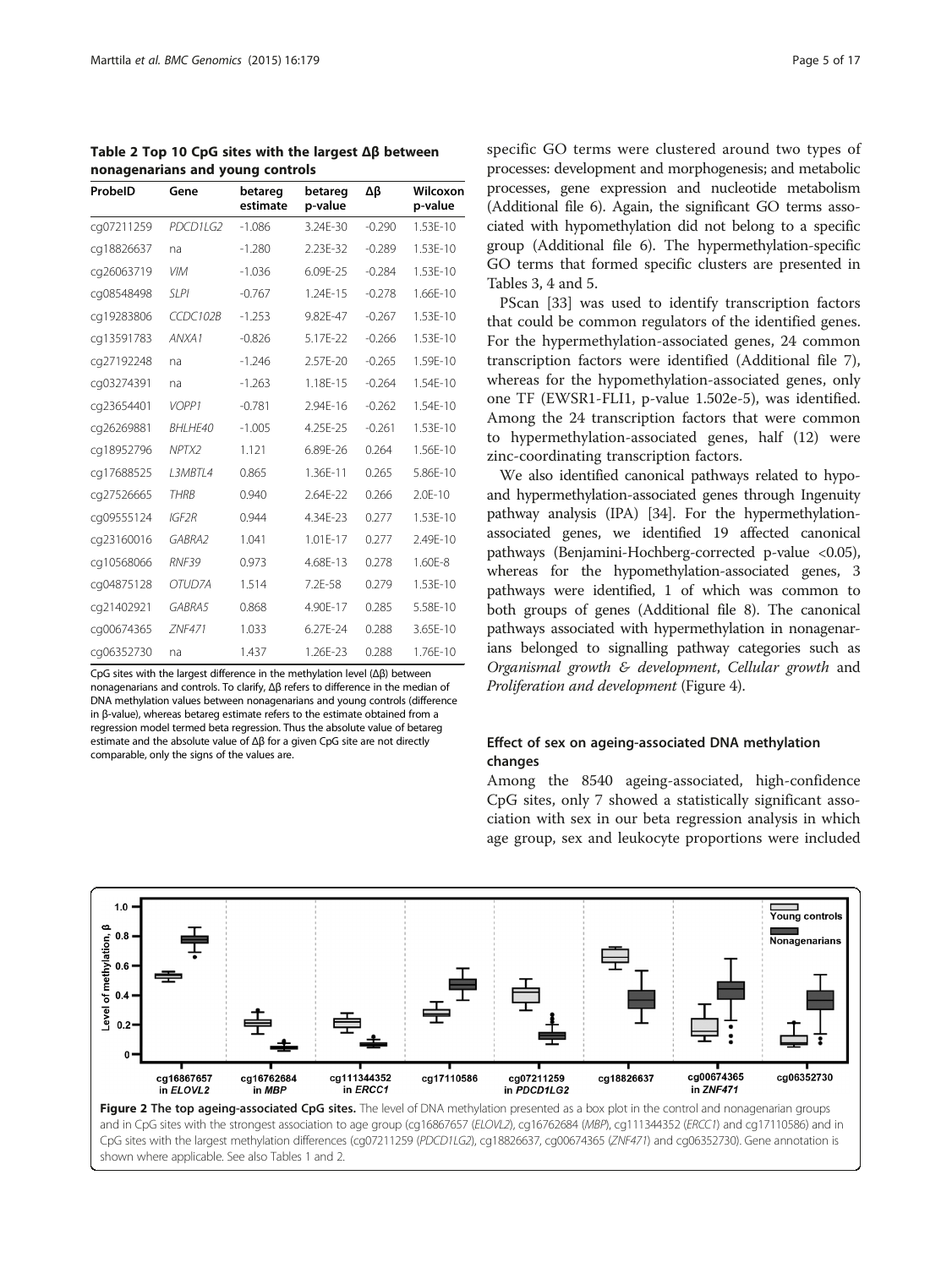<span id="page-6-0"></span>

as covariates. The sex-associated sites that were also ageing-associated are listed in Additional file [9.](#page-15-0)

## Association between ageing-associated DNA methylation changes and gene expression

We performed a correlation analysis between the level of methylation at ageing-associated CpGs and the expression level of genes in which these CpG sites were located. In

nonagenarians, we identified 422 correlation pairs (Pearson correlation, Benjamini-Hochberg-corrected p-value < 0.05) that consisted of 377 individual CpG sites and 233 individual genes (Additional file [10\)](#page-15-0). The apparent discrepancy in these numbers is because a single CpG can be located in a region of overlapping transcripts, and there can be several CpGs within the coding region of a single transcript. In the young controls, we identified 50 expression-methylation correlation pairs (Pearson correlation, Benjamini-Hochberg-corrected p-value < 0.05), consisting of 43 individual CpGs and 37 individual genes. In nonagenarians, 255 (60%) of these correlated CpG-gene pairs showed an inverse correlation, and 167 (40%) exhibited a direct correlation. In the young controls, these numbers were 46 (92%) and 4 (8%), respectively. Among the genes whose expression level was correlated with the level of DNA methylation, 23 were common to the nonagenarians and young controls, and in all cases, the direction of correlation was the same. We previously showed that 14 of the 233 genes identified in the present study were differentially expressed with age in both sexes and that an additional 14 were differentially expressed with age in either sex [\[35](#page-16-0)] (For details, see Additional file [10](#page-15-0)).

The correlated CpGs did not exhibit a similar distribution in the genome to the ageing-associated methylation sites. Those CpG sites whose methylation level correlated with the level of gene expression were concentrated in non-CGIs and on CpG island shores and shelves, whereas only a few (14.6%) were located in CpG islands. In the non-CGIs, the majority of correlations were direct, whereas the opposite situation was observed in CpG islands and on island shores and shelves. With regard to regions within genes, the correlated CpGs were relatively evenly distributed. However, we identified an abundance of correlated CpGs within gene bodies (55% of all correlated sites), where the majority of sites were directly correlated. In regions near a TSS (TSS200, from TSS

Table 3 Hypermethylation-specific GO function terms in nonagenarians

| Table 3 Hypermethylation-specific GO function terms in honagenarians |                                                                               |              |             |                  |  |
|----------------------------------------------------------------------|-------------------------------------------------------------------------------|--------------|-------------|------------------|--|
| GO term                                                              | <b>Description</b>                                                            | P-value      | FDR q-value | Rank (out of 36) |  |
| GO:0043565                                                           | Sequence-specific DNA binding                                                 | 1.18E-32     | 4.65E-29    |                  |  |
| GO:0001071                                                           | Nucleic acid binding transcription factor activity                            | 9.38E-31     | 1.85E-27    | 2                |  |
| GO:0003700                                                           | Sequence-specific DNA binding transcription factor activity                   | 2.22E-30     | 2.92E-27    | 3                |  |
| GO:0003677                                                           | DNA binding                                                                   | 6.48E-16     | 6.38E-13    | $\overline{4}$   |  |
| GO:0000981                                                           | Sequence-specific DNA binding RNA polymerase II transcription factor activity | 2.6E-15      | 2.05E-12    | 5                |  |
| GO:0000976                                                           | Transcription regulatory region seguence-specific DNA binding                 | 4.8E-13      | $2.7F-10$   |                  |  |
| GO:0044212                                                           | Transcription regulatory region DNA binding                                   | 7.92F-12     | 3.47F-9     | 9                |  |
| GO:0000975                                                           | Regulatory region DNA binding                                                 | 2.22E-11     | 8.75F-9     | 10               |  |
| GO:0001067                                                           | Regulatory region nucleic acid binding                                        | $2.22F - 11$ | 7.96F-9     |                  |  |

This table includes only the hypermethylation-specific GO function terms that form a common cluster, associated with DNA binding and transcription. The presented p-values are unadjusted and the threshold for significance is 1.27e-5 (Bonferroni). The rank denotes the placement of a given GO term in the list of all significant GO terms. For all statistically significant GO function terms, see Additional file [3.](#page-15-0)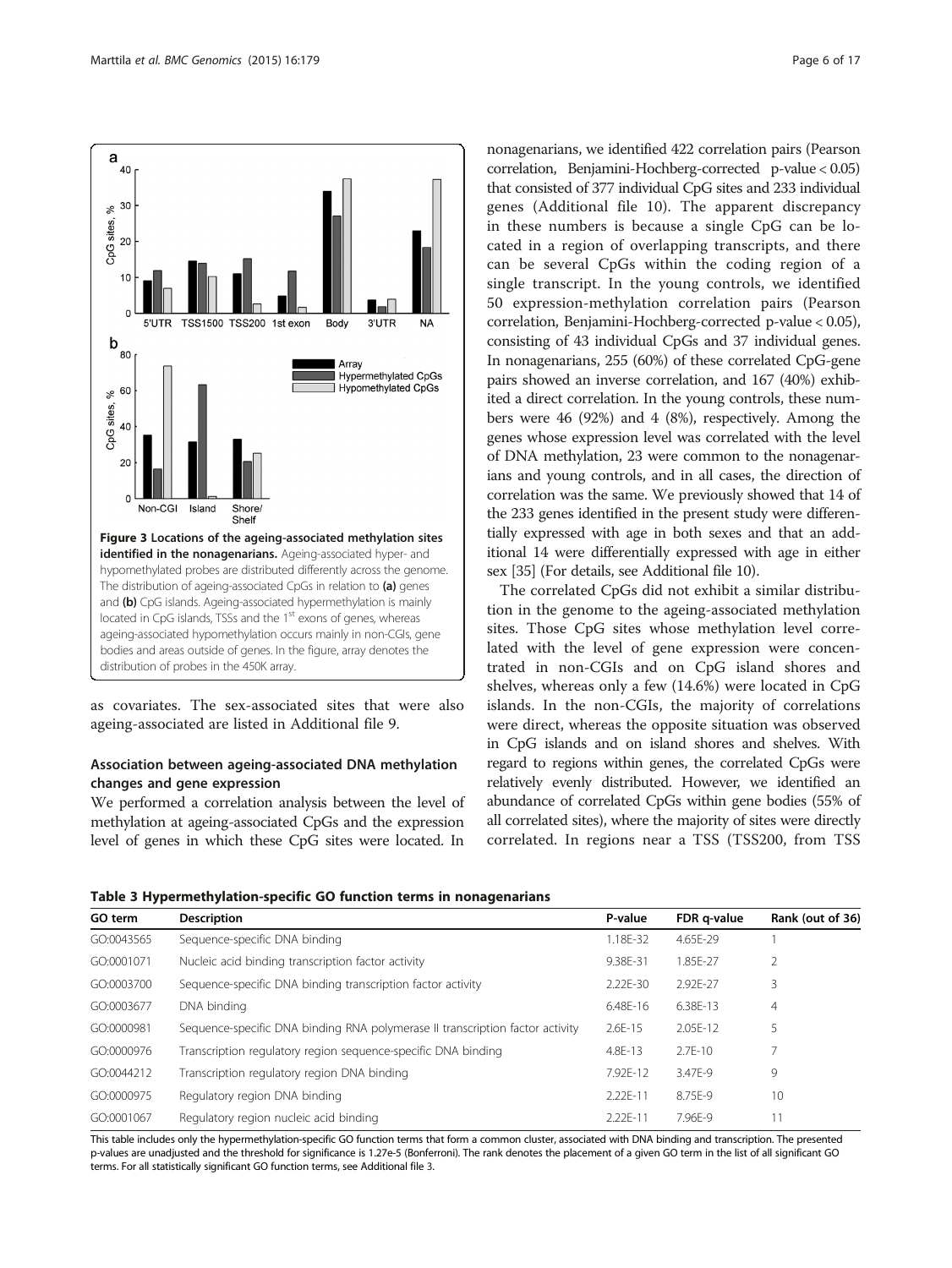| GO term    | <b>Description</b>                            | P-value    | FDR q-value | Rank (out of 265) |
|------------|-----------------------------------------------|------------|-------------|-------------------|
| GO:0048598 | Embryonic morphogenesis                       | 1.25E-22   | 8.85E-20    | 17                |
| GO:0048729 | Tissue morphogenesis                          | 2.99E-19   | 1.64E-16    | 22                |
| GO:0002009 | Morphogenesis of an epithelium                | 6.94E-18   | 3.22E-15    | 26                |
| GO:0001763 | Morphogenesis of a branching structure        | 1.84E-17   | 7.65E-15    | 29                |
| GO:0048754 | Branching morphogenesis of an epithelial tube | 1.26E-15   | 3.09E-13    | 49                |
| GO:0048562 | Embryonic organ morphogenesis                 | $6.12E-14$ | $1.1E-11$   | 67                |
| GO:0009887 | Organ morphogenesis                           | $1.13E-13$ | 1.92E-11    | 71                |
| GO:0035107 | Appendage morphogenesis                       | 2.17E-12   | 2.85E-10    | 92                |
| GO:0035108 | Limb morphogenesis                            | 2.17E-12   | 2.82E-10    | 93                |
| GO:0030326 | Embryonic limb morphogenesis                  | 7.07E-12   | 8.7E-10     | 98                |
| GO:0035113 | Embryonic appendage morphogenesis             | 7.07E-12   | 8.61E-10    | 99                |
| GO:0048704 | Embryonic skeletal system morphogenesis       | 2.25E-11   | 2.56E-9     | 106               |
| GO:0048705 | Skeletal system morphogenesis                 | 1.04E-10   | $1.11E-8$   | 113               |
| GO:0048732 | Gland development                             | 2.37E-10   | $2.3E-8$    | 124               |

<span id="page-7-0"></span>Table 4 Hypermethylation-specific GO process terms in nonagenarians

This table includes only the hypermethylation-specific GO process terms that form a common cluster, associated with development and morphogenesis. The presented p-values are unadjusted and the threshold for significance is 4.15e-6 (Bonferroni). The rank denotes the placement of a given GO term in the list of all significant GO terms. For all statistically significant GO process terms, see Additional file [5.](#page-15-0)

to -200 nucleotides upstream of TSS), directly correlated CpGs were almost completely absent (Additional file [11\)](#page-15-0).

To analyse the processes associated with the genes that displayed a correlation between expression and methylation levels, we performed GO term analysis and IPA for the nonagenarians. We identified 20 GO process terms (Bonferronicorrected p-value <0.05), of which 6 (30%) were immune system associated. Numerous immune system pathways were also identified when considering GO process terms that were more loosely associated with these genes (Benjamini-Hochberg-corrected p-value <0.05), where 39 of 121 (32%) statistically significant GO process terms were immune system associated (Additional file [12](#page-15-0)). Only one GO function term (GO:0005515 Protein binding) was associated with the correlated CpGs. In addition to the immune system, pathways related to the reaction to the environment were affected. Ingenuity canonical pathway analysis revealed 15 canonical pathways (Benjamini-Hochberg-corrected p-value <0.05) (Table [6\)](#page-9-0), the majority of which were directly immune system associated (Crosstalk between Dendritic Cells and Natural Killer Cells, Antigen Presentation Pathway, Fcγ Receptormediated Phagocytosis in Macrophages and Monocytes, T Helper Cell Differentiation) or associated with cytoskeleton remodelling and endocytosis (Integrin Signalling, Actin Cytoskeleton Signalling, Tec Kinase Signalling, Paxillin Signalling, Caveolar-mediated Endocytosis Signalling).

#### **Discussion**

## Ageing-associated DNA methylation changes; single CpG sites and their location and function

Here, we present the results of our ageing-associated DNA methylation analysis. In summary, our results were obtained with a 450K array using PBMCs collected from nonagenarians and young controls. The study subjects were analysed as two age groups, and we used two different statistical methods to verify that the ageing-associated methylation sites identified had a prominent difference in the level of methylation between the age groups and that this difference was not due to changes in leukocyte proportions. The proportions of leukocytes were measured via FACS. We also added a layer of information by including gene expression data from the same individuals. The small number of young controls is a potential limitation in our study; thus, the results should be interpreted accordingly.

In previous ageing-methylation studies, the age range of the oldest study subjects has typically been from 70 to 80 years of age [\[17,19](#page-16-0)-[22](#page-16-0),[25,26\]](#page-16-0), and the youngest age group to be included has ranged from new-borns [\[22,28](#page-16-0)] to 50 years of age [[20,25\]](#page-16-0). In studies in which subjects over 90 years old have been analysed, these individuals represented a minority of the study population or the overall sample size has been small [[18,27,28](#page-16-0),[36](#page-16-0)]. Hence, a strength of our study is the large number of the oldest-old individuals homogenous in terms of age. In addition, our study population represents the two extremities of adulthood, and as age was used as a dichotomous variable we were able to identify both changes occurring linearly with age as well as changes that occur in either end of the spectrum. The DNA methylation studies performed with 27K arrays [[17-22\]](#page-16-0) fail to capture methylation changes outside gene promoters, yet our results, as well as those of others [[25,28,36\]](#page-16-0), show that ageing-associated changes are not restricted to gene promoters. In contrast to our study, previous reports combining methylation and expression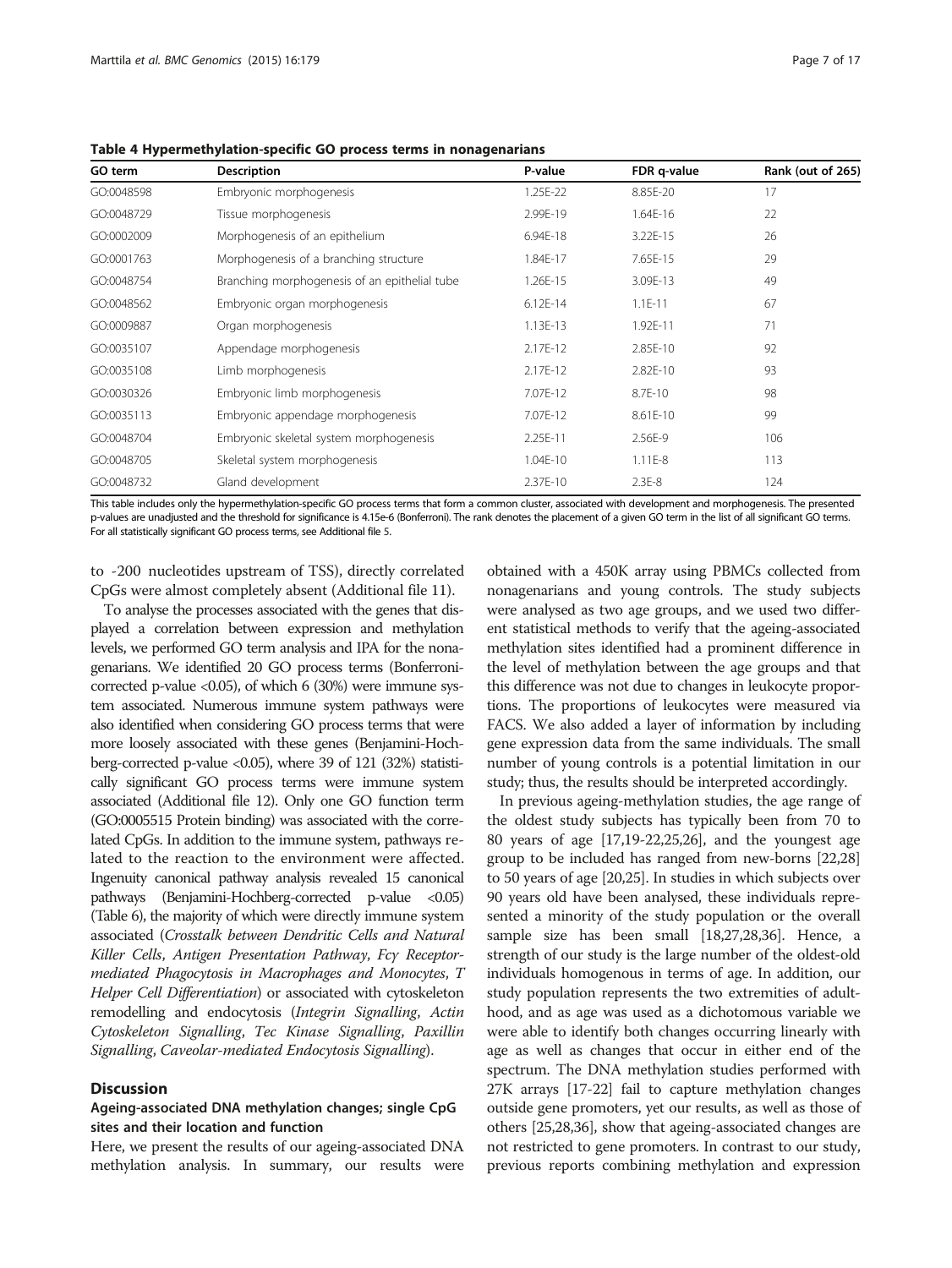## <span id="page-8-0"></span>Table 5 Hypermethylation-specific GO process terms in nonagenarians

| GO term    | <b>Description</b>                                                      | P-value    | FDR q-value | Rank (out of 265) |
|------------|-------------------------------------------------------------------------|------------|-------------|-------------------|
| GO:0045935 | Positive regulation of nucleobase-containing compound metabolic process | 7.07E-17   | 2.37E-14    | 36                |
| GO:0051173 | Positive regulation of nitrogen compound metabolic process              | 1.06E-16   | 3.44E-14    | 37                |
| GO:0031328 | Positive regulation of cellular biosynthetic process                    | 2.74E-16   | 8.47E-14    | 39                |
| GO:0009891 | Positive regulation of biosynthetic process                             | 3.61E-16   | 1.06E-13    | 41                |
| GO:0045893 | Positive regulation of transcription, DNA-templated                     | 5.05E-16   | 1.35E-13    | 45                |
| GO:0019219 | Regulation of nucleobase-containing compound metabolic process          | 7.72E-16   | 2.02E-13    | 46                |
| GO:0010628 | Positive regulation of gene expression                                  | $1.11E-15$ | 2.78E-13    | 48                |
| GO:0006357 | Regulation of transcription from RNA polymerase II promoter             | 5.05E-15   | 1.15E-12    | 53                |
| GO:0031326 | Regulation of cellular biosynthetic process                             | 1.07E-14   | 2.27E-12    | 57                |
| GO:0051171 | Regulation of nitrogen compound metabolic process                       | 1.28E-14   | 2.66E-12    | 58                |
| GO:0009889 | Regulation of biosynthetic process                                      | 1.45E-14   | 2.96E-12    | 59                |
| GO:0051254 | Positive regulation of RNA metabolic process                            | 1.8E-14    | 3.56E-12    | 61                |
| GO:0006355 | Regulation of transcription, DNA-templated                              | 1.98E-14   | 3.85E-12    | 62                |
| GO:1902680 | Positive regulation of RNA biosynthetic process                         | 2.06E-14   | 3.93E-12    | 63                |
| GO:0045944 | Positive regulation of transcription from RNA polymerase II promoter    | 2.94E-14   | 5.45E-12    | 65                |
| GO:0010557 | Positive regulation of macromolecule biosynthetic process               | 6.72E-14   | 1.19E-11    | 68                |
| GO:0031323 | Regulation of cellular metabolic process                                | 1.09E-13   | 1.87E-11    | 70                |
| GO:2001141 | Regulation of RNA biosynthetic process                                  | 1.37E-13   | 2.29E-11    | 72                |
| GO:0031325 | Positive regulation of cellular metabolic process                       | 2.22E-13   | 3.57E-11    | 75                |
| GO:0045934 | Negative regulation of nucleobase-containing compound metabolic process | 2.8E-13    | 4.39E-11    | 77                |
| GO:0031327 | Negative regulation of cellular biosynthetic process                    | 3.75E-13   | 5.8E-11     | 78                |
| GO:0009893 | Positive regulation of metabolic process                                | 3.84E-13   | 5.85E-11    | 79                |
| GO:0009890 | Negative regulation of biosynthetic process                             | 3.84E-13   | 5.78E-11    | 80                |
| GO:0000122 | Negative regulation of transcription from RNA polymerase II promoter    | 5.25E-13   | 7.72E-11    | 82                |
| GO:0051252 | Regulation of RNA metabolic process                                     | 9.69E-13   | 1.39E-10    | 84                |
| GO:0051172 | Negative regulation of nitrogen compound metabolic process              | 1.07E-12   | 1.52E-10    | 85                |
| GO:2000112 | Regulation of cellular macromolecule biosynthetic process               | 1.14E-12   | $1.6E-10$   | 86                |
| GO:0080090 | Regulation of primary metabolic process                                 | 1.39E-12   | 1.92E-10    | 87                |
| GO:0010629 | Negative regulation of gene expression                                  | 2.02E-12   | 2.68E-10    | 91                |
| GO:0010556 | Regulation of macromolecule biosynthetic process                        | 3.09E-12   | 3.96E-10    | 94                |
| GO:0045892 | Negative regulation of transcription, DNA-templated                     | 4.17E-12   | 5.29E-10    | 95                |
| GO:1902679 | Negative regulation of RNA biosynthetic process                         | 4.83E-12   | 6.07E-10    | 96                |
| GO:0019222 | Regulation of metabolic process                                         | 1.56E-11   | 1.84E-9     | 102               |
| GO:0051253 | Negative regulation of RNA metabolic process                            | 1.94E-11   | 2.25E-9     | 104               |
| GO:0010468 | Regulation of gene expression                                           | 1.35E-10   | 1.39E-8     | 117               |
| GO:0010558 | Negative regulation of macromolecule biosynthetic process               | 1.39E-10   | 1.41E-8     | 119               |
| GO:0010604 | Positive regulation of macromolecule metabolic process                  | 1.49E-10   | 1.46E-8     | 123               |
| GO:2000113 | Negative regulation of cellular macromolecule biosynthetic process      | 3.62E-10   | 3.38E-8     | 129               |

This table includes only the hypermethylation-specific GO process terms that form a common cluster, associated with nucleotide metabolism, RNA metabolism and transcription. The presented p-values are unadjusted and the threshold for significance is 4.15e-6 (Bonferroni). The rank denotes the placement of a given GO term in the list of all significant GO terms. For all statistically significant GO process terms, see Additional file [5.](#page-15-0)

data have relied on individuals from different study cohorts [\[27,36](#page-16-0)]. A group of studies have also tried to identify a small set of methylation sites that could be used to construct an ageing signature [\[22,23,25,27\]](#page-16-0). However, by

focusing on a broader set of ageing-associated methylation sites, the mechanisms of ageing can be more thoroughly examined. Given that published ageing-methylation studies have been conducted using various age ranges and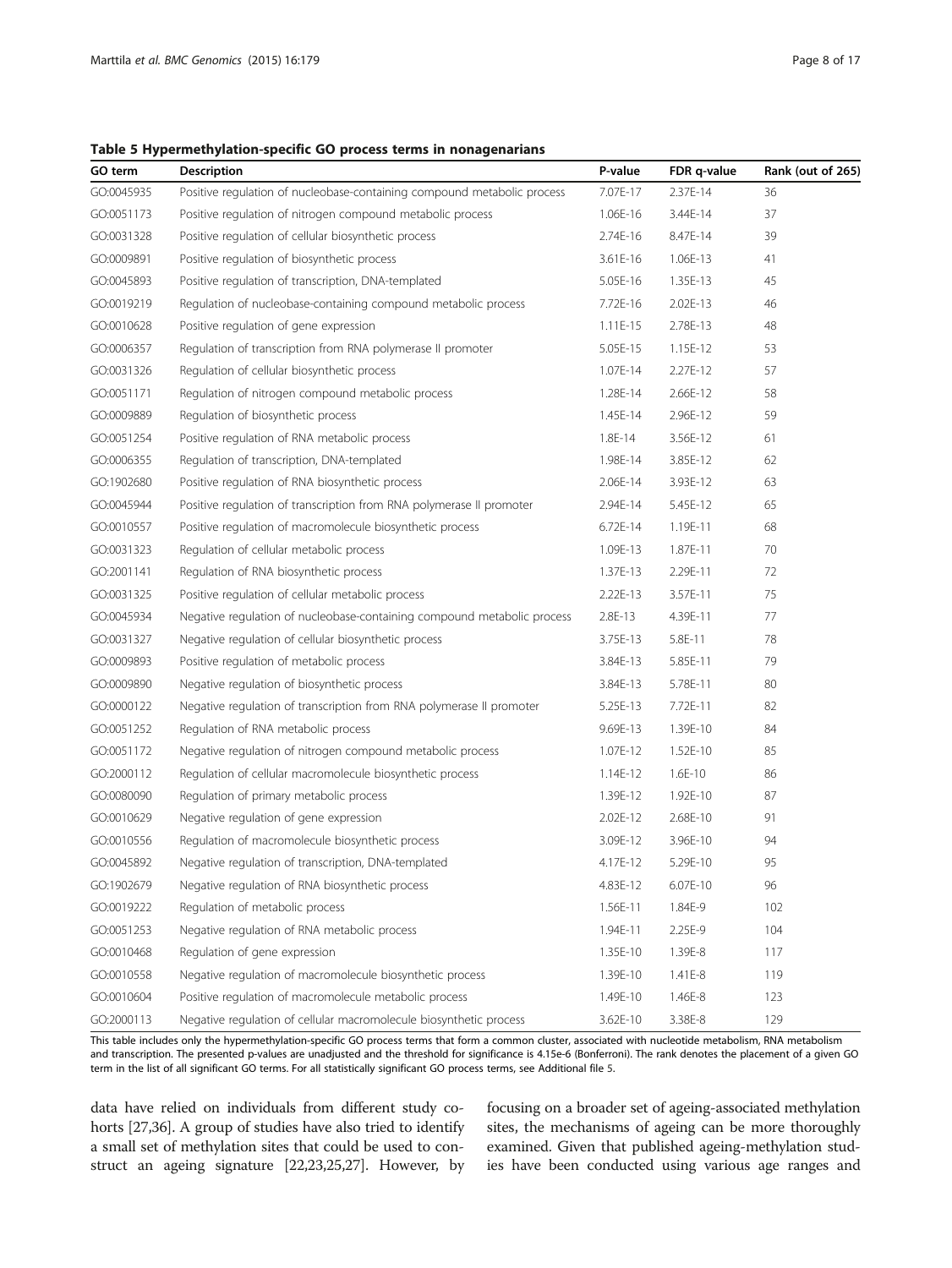<span id="page-9-0"></span>

statistical methods, discrepancies in the results are most likely due to both biological and statistical factors.

The main characteristics of the ageing-associated methylation sites identified in the present study are presented in Table [7](#page-10-0). We identified 8540 high-confidence CpG sites that show a large difference in methylation levels between nonagenarians and young controls and that present high statistical significance in a regression model adjusted for the leukocyte proportion. A slight majority (54%) of the identified sites were hypomethylated in the nonagenarians. Among the top-ranking ageing-associated methylation changes that have been reported with a high frequency, ELOVL2 (cg16867657, cg24724428), PENK (cg04598121), FHL2 (cg22454769, cg24079702, cg06639320) EDARADD (cg09809672), KLF14 (cg04528819, cg07955995) and OTUD7A (cg04875128) were also identified in our study. Of these genes, only EDARADD was hypomethylated in the nonagenarians compared with the controls. As reported by Steegenga et al. [[24](#page-16-0)], among 8 previous studies analysing the association of ageing and DNA methylation changes in PBMCs [\[17,19](#page-16-0)-[21,25-28\]](#page-16-0), only 529 probes were reported to be affected by age by more than one research group. Of these probes, our analysis identified 105. Interestingly, the majority of frequently reported CpG sites are hypermethylated with increasing age. Among the 151 CpG sites (148 of which are present in 450K) reported to be associated with ageing by more than 3 groups [\[24\]](#page-16-0), 77% were hypermethylated. Of the 105 CpG sites that are frequently reported and were identified in our study, 79% (83/105) were hypermethylated.

The functional roles of the 10 most frequently reported ageing-associated methylation sites are currently unclear, as they are not associated with a common, ageing-related process. According to our results, the genes associated with these sites are not enriched under a common GO term or

Table 6 Canonical pathways associated with genes whose expression levels correlate with the level of DNA methylation in nonagenarians

| Ingenuity canonical pathways                                       | p-value (B-H corrected) | Ratio | <b>Molecules</b>                                                                   |
|--------------------------------------------------------------------|-------------------------|-------|------------------------------------------------------------------------------------|
| Integrin signalling                                                | 0.016                   | 0.054 | ITGB1,PTK2,RAP2A,FYN,PAK1,RALA,ACTA2,ITGA6,CAPN2,ITGAL,ACTN1                       |
| Actin cytoskeleton signalling                                      | 0.017                   | 0.048 | ITGB1,PTK2,TIAM1,PAK1,F2R,ACTA2,TRIO,PDGFD,GSN,ARHGAP24,ACTN1                      |
| Tec kinase signalling                                              | 0.019                   | 0.051 | STAT4,ITGB1,PTK2,FYN,GNAI3,GNB4,PAK1,ACTA2,HCK                                     |
| Agrin interactions at<br>neuromuscular junction                    | 0.019                   | 0.090 | ITGB1, PTK2, PAK1, ACTA2, ITGA6, ITGAL                                             |
| Paxillin signalling                                                | 0.020                   | 0.064 | ITGB1,PTK2,PAK1,ACTA2,ITGA6,ITGAL,ACTN1                                            |
| Reelin signalling in neurons                                       | 0.026                   | 0.073 | ITGB1,FYN,HCK,ITGA6,ARHGEF11,ITGAL                                                 |
| Phospholipase C signalling                                         | 0.030                   | 0.041 | ITGB1,FYN,GNB4,RALA,AHNAK,SYK,MEF2C,ARHGEF11,PLD6,CREB5                            |
| Germ cell-sertoli cell junction signalling                         | 0.030                   | 0.051 | ITGB1,PTK2,TGFBR2,PAK1,ACTA2,ITGA6,GSN,ACTN1                                       |
| Crosstalk between dendritic cells and<br>natural killer cells      | 0.030                   | 0.066 | IFNG, ACTA2, CD86, HLA-F, ITGAL, CCR7                                              |
| Protein kinase A signalling                                        | 0.030                   | 0.035 | TGFBR2,PTK2,GNB4,GNAI3,TCF4,PTPN7,YWHAG,DUSP10,<br>RYR1, LEF1, CREB5, PTPRM, SIRPA |
| Antigen presentation pathway                                       | 0.030                   | 0.100 | PSMB9, IFNG, HLA-F, HLA-DPB1                                                       |
| Fcy receptor-mediated phagocytosis in<br>macrophages and monocytes | 0.030                   | 0.063 | FYN,PAK1,SYK,ACTA2,HCK,PLD6                                                        |
| T helper cell differentiation                                      | 0.037                   | 0.073 | STAT4,TGFBR2,IFNG,IFNGR2,CD86                                                      |
| Ephrin receptor signalling                                         | 0.038                   | 0.041 | ITGB1,PTK2,FYN,GNAI3,GNB4,PAK1,PDGFD,CREB5                                         |
| Caveolar-mediated endocytosis signalling                           | 0.044                   | 0.062 | ITGB1,FYN,ACTA2,ITGA6,ITGAL                                                        |

Canonical pathways (IPA [\[34](#page-16-0)]) associated with genes whose expression levels correlate with the level of DNA methylation. P-values are Benjamini-Hochberg corrected. Ratio = number of identified genes/number of genes in the pathway. Molecules refer to genes affected in our analysis present in the given pathway.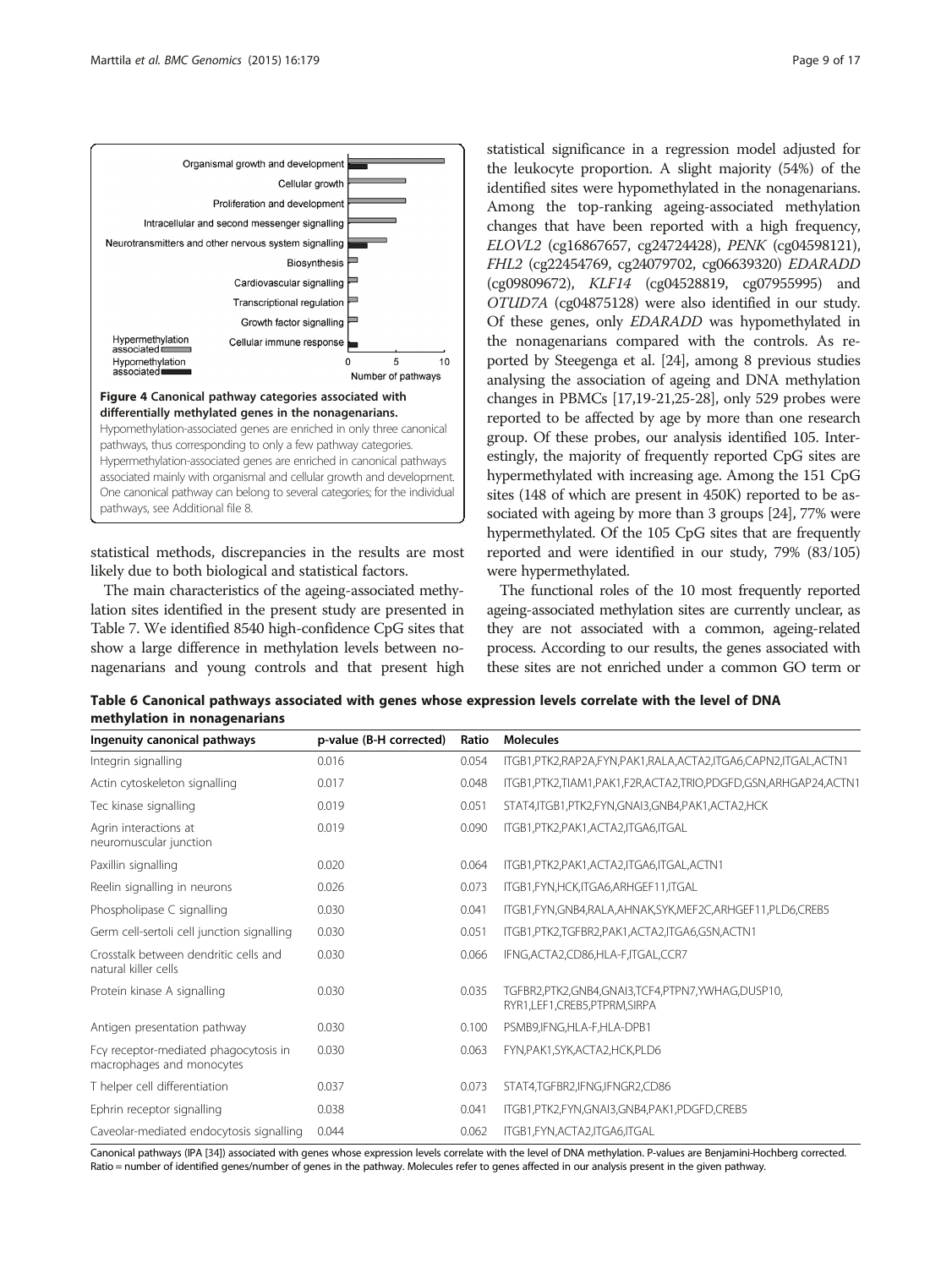<span id="page-10-0"></span>Table 7 Characteristics of ageing-associated methylation sites

|                          | Hypermethylated | Hypomethylated              |
|--------------------------|-----------------|-----------------------------|
| n                        | 3925            | 4615                        |
| CpG island location      | CpG islands     | $Non-CGI$                   |
| Genomic location         | TSS, 1st exon   | Gene body,<br>outside genes |
| Associated genes         | 1832            | 2057                        |
| GO function terms        | 36              | 27                          |
| GO process terms         | 265             | 53                          |
| Canonical pathways (IPA) | 19              | 3                           |
| Transcription factors    | 24              |                             |

The CpG island location and genomic location refer to the sites where hyper- and hypomethylated sites are most abundant. Notably, there are more hypomethylated CpG sites compared with hypermethylated CpG sites and therefore also more hypomethylation-associated genes, yet the hypermethylation-associated genes are enriched in more GO terms and canonical pathways, and they share more common transcription factors.

in common canonical pathways. Only FHL2, PENK and OTUD7A are included in any identified GO term, and none of them are included in affected canonical pathways. The methylation levels of frequently reported CpGs are not correlated with the expression levels of the corresponding genes. For EDARADD, we identified an additional CpG site (cg18964582) that was differentially methylated between nonagenarians and young controls, located within TSS1500, where there is an inverse correlation between the methylation level and the expression level. However, based on previous findings and our results, it appears that the frequently reported ageing-associated CpG sites are not strongly associated with known ageing-related mechanisms but could instead represent a cellular chronological clock mechanism.

Our results revealed an enrichment of ageing-associated hypermethylation at CpG islands, whereas hypomethylation was enriched in non-CGIs and was almost totally absent from CpG islands. These findings are in line with previously reported results [\[16,24,25,28,36,37\]](#page-16-0). The majority of CpG sites are not initially methylated in CpG islands, and the change observed during ageing is hypermethylation. The opposite is true for regions with few CpG sites that initially are heavily methylated, and the non-CGIs are associated with hypomethylation. These results support the notion that the normal maintenance of DNA methylation patterns is disrupted with ageing [\[38\]](#page-16-0). As both hypomethylation and hypermethylation occur with ageing, it appears that both de novo methylation processes, mediated by DNMT3A and DNMT3B methyltransferases, and the maintenance of existing DNA methylation, mediated by DNMT1, are disrupted with ageing. Interestingly, our results identified 4 CpG sites in DNMT3A that were ageing associated (cg00050692, which was hypomethylated, and cg15302376, cg15843262 and cg26544247, which were hypermethylated in the nonagenarians). However, there

was no correlation between the level of methylation and DNMT3A expression.

Our results showed that not only are ageing-associated hyper- and hypomethylation found at different genomic sites but that these changes are also found in genes associated with different functions. Our findings further revealed that ageing-associated hypermethylation is concentrated in genes associated with developmental processes as well as DNA-binding and transcription of genes, whereas hypomethylation is not enriched among a specific set of genes. Johansson et al. [\[36\]](#page-16-0), Rakyan et al. [\[19\]](#page-16-0) and Florath et al. [\[25\]](#page-16-0) previously reported the association of hypermethylation with developmental processes and DNA binding. As DNA methylation regulates DNA transcription, it is interesting that the genes required during this process are differentially methylated with ageing. In comparison with ageing-associated hypomethylation, hypermethylation appears to be a more regulated process, as no strongly hypomethylation-specific functions or processes were identified in this study.

It is notable that while the individual sites reported to be ageing associated differ to some extent between studies, the results regarding their locations in the genome and the molecular functions with which they are associated are more uniform. Single highly significant CpG sites have also been reported in various studies, including sites located in the ELOVL2 and FLH2 genes. Common ageing-associated DNA methylation changes can also be observed across different tissues [\[6,23\]](#page-16-0). Thus, it appears that at least some fraction of ageing-associated DNA methylation changes is caused by programmed or pseudoprogrammed changes that occur in a similar manner across tissues and individuals. As certain processes and sites are reported frequently, it can be hypothesised that these sites and processes represent clock-like changes associated with ageing. For example, a strong association with chronological age has been shown for *ELOVL2* (cg16867657) [[25,26,36\]](#page-16-0). However, it remains to be investigated whether these sites are only associated with chronological age or if there are also associations with phenotypic changes related to (successful) ageing. If these frequently reported sites are only markers of chronological age, markers of biological age are yet to be identified.

#### The role of cell proportions in DNA methylation studies

The majority of DNA methylation and expression studies are performed with whole blood or PBMCs due to the accessibility of these tissue types. However, PBMCs consist of various cell types, and different individuals can exhibit differences in the proportions of different cell populations. Ageing is known to be associated with changes in the proportions of T cells [\[2,39\]](#page-16-0). Furthermore, the different leukocyte subtypes show differences in their DNA methylation levels [[40\]](#page-16-0), and changes in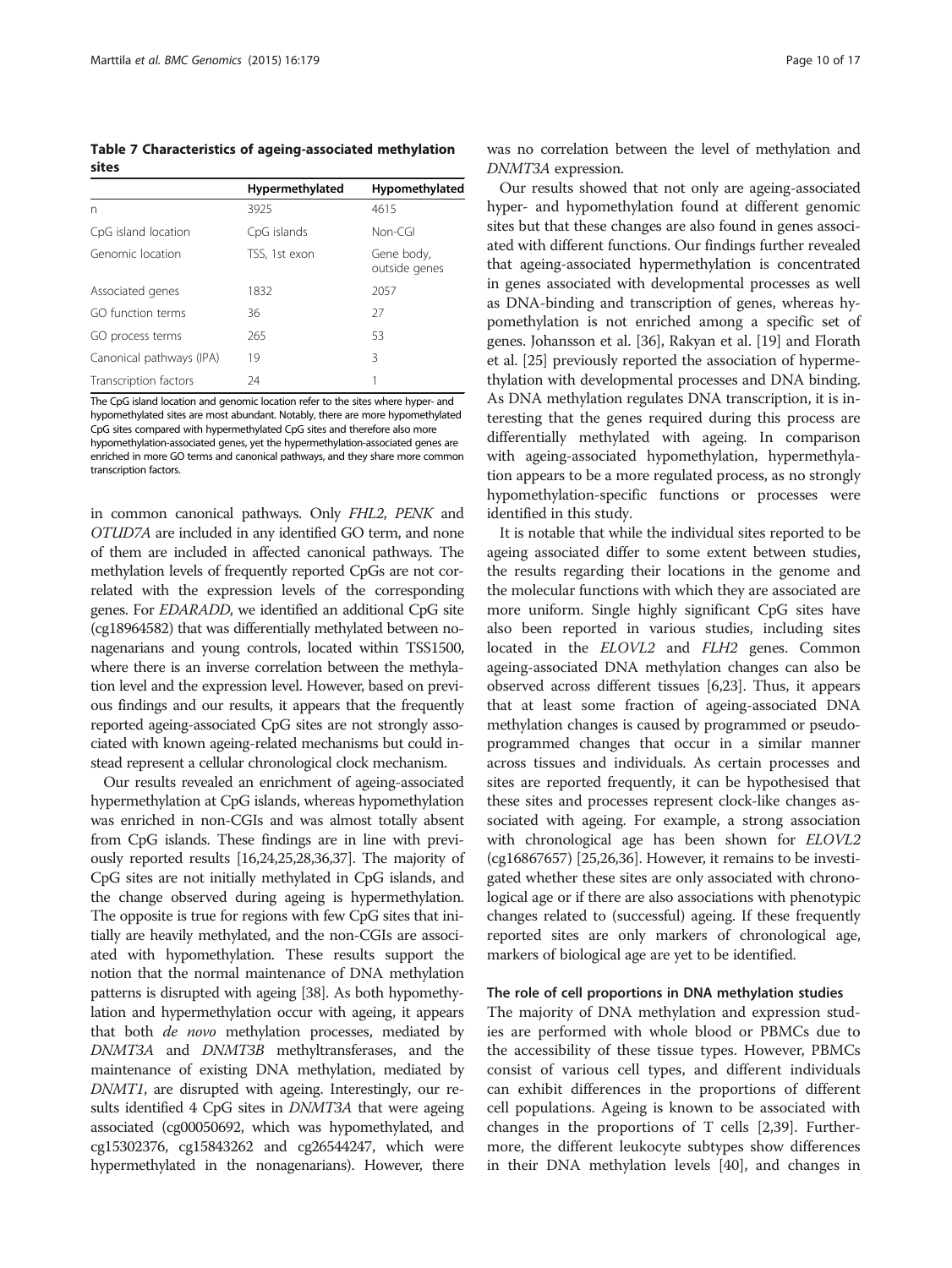DNA methylation are known to be one of the factors regulating lineage development in leukocytes [[41\]](#page-16-0).

Previous reports have claimed that differences in the proportions of leukocytes do not cause bias in methylation analyses [[17,21,22\]](#page-16-0). However, contradictory reports have also been published [\[42\]](#page-16-0), and recently it has been systematically shown that differences in leukocyte proportions should be taken into consideration when analysing ageingassociated methylation differences [\[29\]](#page-16-0). Our PCA revealed that the largest percentage of the variation in our methylation data was associated with the proportions of different leukocyte subtypes (Figure [1\)](#page-3-0).

## The role of sex in ageing-associated DNA methylation studies

According to our results, sex does not have a large effect on ageing-associated DNA methylation changes in autosomes, as we identified only 7 CpG sites for which sex, in addition to age group, was a significant covariate in the regression model. However, the small number of male samples in our control population may have precluded the identification of ageing-associated sex differences. Nevertheless, Johansson et al. [\[36\]](#page-16-0) and McClay et al. [\[37\]](#page-16-0) previously reported similar findings in studies focusing on individual sites associated with ageing. In studies where methylation profiles have been used to predict age, however, the methylome has been shown to age more rapidly in men than in women [\[22,27\]](#page-16-0). DNA methylation is believed to mediate the long-term regulation of gene expression [\[13\]](#page-16-0), and it is therefore interesting to note that sex differences appear to be mediated via mechanisms other than DNA methylation. Apparently, the effects of sex observed in methylome studies predicting age are small global effects rather than large changes at a limited number of sites. We have previously reported [[35](#page-16-0)] that there are sex-specific differences in the gene expression changes associated with ageing, but based on the results of the present study, these expression differences are not regulated by DNA methylation.

#### The role of zinc-associated proteins in ageing

We observed a clear enrichment of hypermethylation on chromosome 19, which seems to be due to the abundance of zinc finger proteins on this chromosome. The increased methylation of zinc finger genes on chromosome 19 has previously been observed in oropharyngeal squamous cell carcinoma [\[43\]](#page-16-0), and similarities between the methylation changes that occur in ageing and cancer have been demonstrated in multiple studies [[20,21,23\]](#page-16-0). It has recently been proposed that the zinc finger proteins on chromosome 19 have specifically evolved to repress endogenous retroviruses (ERVs) [[44](#page-16-0)]. On the other hand, the expression of ERVs has been associated with ageing in mice [[45,46](#page-16-0)]. Hence, the hypermethylation of zinc finger genes

observed with ageing offers an explanation for why ERVs are able to be expressed with advancing age. One of the zinc finger genes predicted to repress ERVs by Lukic et al. [[44](#page-16-0)] was ZNF154. We identified 10 CpGs within this gene as being hypermethylated in the nonagenarians, and we identified a strong negative correlation between the level of methylation and the expression of this gene, indicating that its expression is truly downregulated in the aged individuals. Both ageing and cancer are associated with genomic instability [\[1](#page-15-0)], and the role of active ERVs in inducing this genomic instability with increasing age could be analogous to that proposed in cancer [\[47\]](#page-16-0).

Zinc-coordinating transcription factors were also enriched among the TFs predicted to regulate hypermethylationassociated genes in this study, as 12 out of the 24 identified TFs were zinc coordinating. Zinc has been associated with various processes that are known to be regulated during ageing, such as immune function, DNA repair mechanisms, cell proliferation, apoptosis and transcription [\[48,49](#page-16-0)].

## The association between ageing-associated DNA methylation changes and gene expression

We sought to examine the relationship between ageingassociated DNA methylation changes and gene expression levels. Compared with previous studies, a key asset of our study is that methylation and gene expression data were available from the same samples. Those ageing-associated methylation sites in which the level of methylation is associated with the level of gene expression are concentrated in non-CGIs and on shores and shelves, as well as in gene body regions. Similar findings have been reported by Zilbauer et al. [\[40\]](#page-16-0). Gene-body methylation has been proposed to affect gene expression via splicing and alternative start site usage [[13,50\]](#page-16-0). It is important to note that many previous studies examining DNA methylation changes during ageing have been performed using the Illumina 27K array, where the majority of the probes are located in promoter regions. In these studies, the effects of gene-body methylation on gene expression levels remained unidentified.

The identified genes that display expression-methylation correlations are strongly enriched in immunological processes and in cytoskeletal remodelling and endocytosis. Cytoskeletal remodelling is required for leukocyte activation, migration and phagocytosis [[51](#page-16-0)]. The results imply that some fraction of ageing-associated immune system changes may be regulated by DNA methylation. Defects in the immune system are a hallmark of ageing, leading to increased susceptibility to infectious diseases, cancer and ultimately death [[1\]](#page-15-0). DNA methylation typically regulates long-term trends in gene expression [[11,13\]](#page-16-0), and the possibility that immune system-related processes may be locked in a particular state by DNA methylation could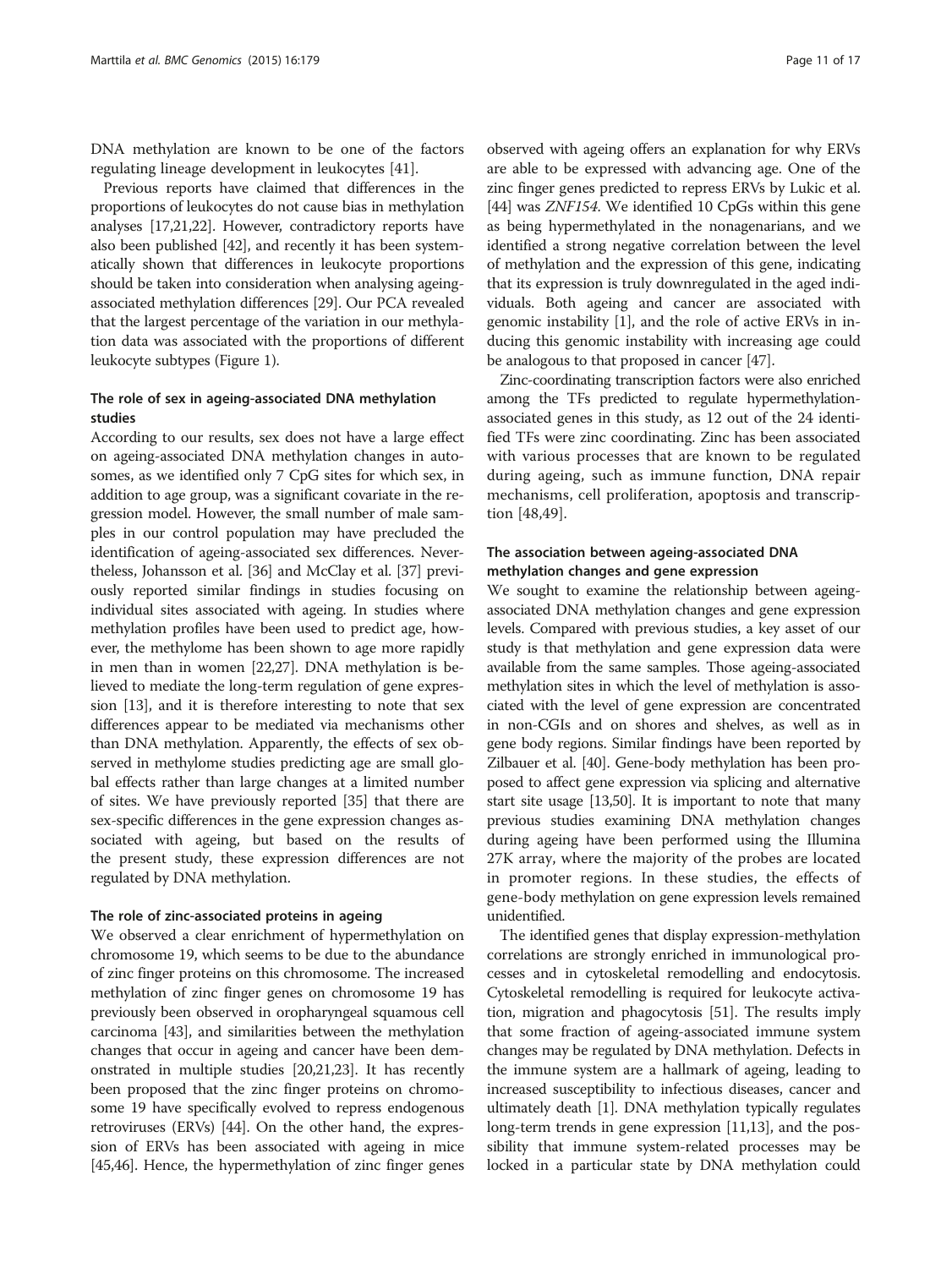offer one explanation as to why the immune system of elderly individuals is not able to respond appropriately to various insults.

We found that only a minority of ageing-associated CpG sites showed an association between methylation and expression levels. Furthermore, only a minority of these genes have been identified as differentially expressed between nonagenarians and young individuals [[35](#page-16-0)]. Previous studies have also found a limited number of associations between ageing-associated DNA methylation changes and gene expression levels [\[21,23,27,36,42,52](#page-16-0)]. Due to the methods applied in the present study, not all the effects of DNA methylation on gene expression could be detected; this limitation is also true for previously reported results. The textbook case of DNA methylation regulating gene expression (the methylation of a promoter and silencing of a gene) remains undetected in many cases because in an array analysis, an unexpressed gene shows no signal that can be distinguished from background and is therefore typically omitted from the analysis. Additionally, in the present study, the methylation level of each CpG was correlated separately with gene expression. In CpG island regions in particular, the effect of DNA methylation changes on gene expression could be observed when a cluster of closely located CpG sites were analysed as a whole. The effects of CpG sites that are not located in the regulated gene itself also remain unidentified. The short list of methylation-gene expression associations linked to ageing reported herein and previously by others should be interpreted as a defined set of one type of methylationgene expression associations, and it should be assumed that other types of mechanisms exist and require different methodologies to be identified.

## Conclusions

Based on the results presented here, it appears that ageingassociated hyper- and hypomethylation are distinct processes, both in terms of their causes and consequences. We suggest that hypermethylation is an active process, caused by programmed or pseudo-programmed ageing processes, and that hypermethylation is strongly associated with chronological age. Ageing-associated hypomethylation, however, is a passive process caused by stochastic or environmental effects and is associated with biological age, i.e., the phenotype of the individual. Whether the underlying cause of ageing is programmed, pseudo-programmed or due to the accumulation of molecular damage has been widely discussed in the literature. Given that evidence supporting each theory can be found, it is plausible that these mechanisms all contribute to the ageing process but possibly affect different aspects [[3-5\]](#page-16-0).

First, hypermethylation is an active process that consumes energy as new methyl groups are added to DNA by DNA methyltransferases. Hypomethylation can also be an

active process in some cases, but contrary to hypermethylation, it may occur passively as well [\[53,54](#page-16-0)]. The most frequently reported ageing-associated DNA methylation changes (for example in ELOVL2) that are repeated across tissues and study populations, thus implying programmed changes, are hypermethylation events. In studies where chronological age has been explained in association with DNA methylation levels, it has been found that at sites showing the strongest correlation with chronological age, methylation increases with age [\[25,26](#page-16-0)]. The ageingassociated hypermethylated sites form common groups with regard to cellular processes and functions. According to the results of the present study, hypermethylationassociated genes are predicted to be regulated by a common group of transcription factors and are also enriched in common GO terms, whereas hypomethylationassociated genes do not to appear to form common groups. The top-ranking ageing-associated sites are hypermethylated, but hypomethylated sites are more numerous. This difference becomes more significant when the threshold of significance is lowered; of the 8540 sites identified here, 54% were hypomethylated, but among the 45507 sites identified with the regression model, 64% were hypomethylated. Johansson et al. [[36](#page-16-0)] also reported an excess of hypomethylation over hypermethylation with ageing.

Global hypomethylation has been associated with an increasing risk of frailty [\[55\]](#page-17-0), but very few other associations between phenotype and DNA methylation have been reported [\[17](#page-16-0)]. However, this may be due to technical concerns, as the study by Bell et al. [[17\]](#page-16-0) was performed with the 27K array, which almost exclusively contains promoter-associated probes that are not methylated at baseline and can therefore primarily acquire hypermethylation. Phenotype association studies performed with the 450K array or using sequencing techniques are necessary to clarify if hypomethylation is associated with typical ageing-associated phenotypes.

The role of DNA methylation is known to differ depending on its location in the genome. Thus, it would not be surprising if different DNA methylation changes in the genome are affected by different ageing mechanisms. As DNA methylation analyses are complicated by the different effects of methylation sites at different genomic positions and by the cumulative effects of nearby CpG sites, all possible known biases, such as the proportions of leukocytes, should be accounted for in DNA methylation analyses.

## Methods

## Study population

The study population consisted of 146 nonagenarians (females  $n = 103$ , males  $n = 43$ ) participating in the Vitality 90+ study and 30 young, healthy controls (aged 19-30 years, median 22.5 years; females  $n = 21$ , males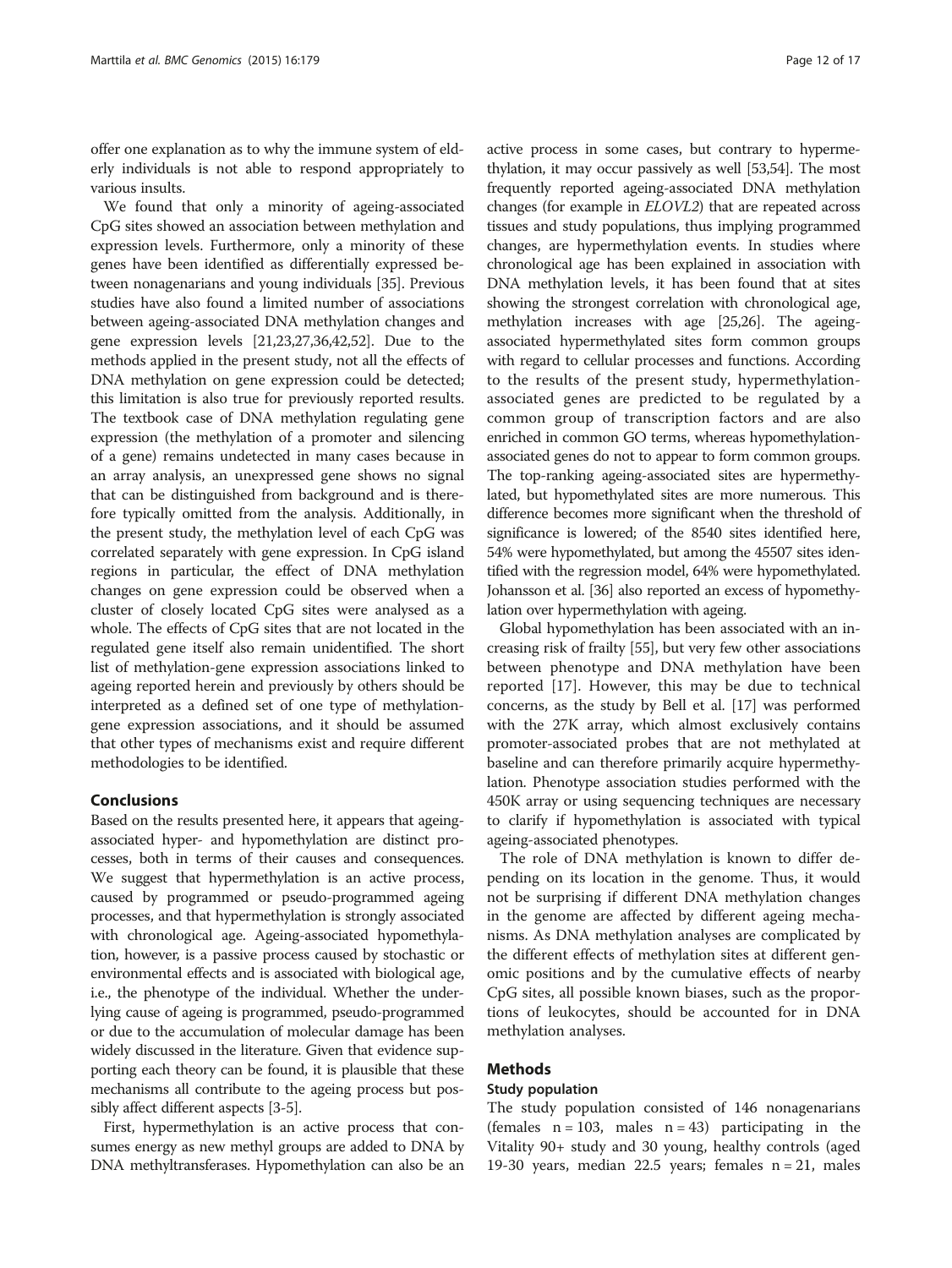$n = 9$ ). Gene expression data were available for all the individuals, and methylation data were available for 122 nonagenarians ( $n = 89$  females and  $n = 33$  males) and 21 young controls  $(n = 14$  females and  $n = 7$  males), and data on cell proportions were available for 115 nonagenarians ( $n = 84$  females and  $n = 31$  males) and all 30 of the young controls. All the study subjects were of Western European descent. The Vitality 90+ study is an ongoing prospective population-based study that includes both home-dwelling and institutionalised individuals aged 90 years or more who live in the city of Tampere, Finland. The recruitment and characterisation of the participants were performed as previously reported for earlier Vitality 90+ study cohorts [[56\]](#page-17-0). In this study, we included only individuals born in 1920, and the evaluated samples were collected in the year 2010. The nonagenarians included in the study had not had any infections or received any vaccinations in the 30 days prior to blood sample collection. The young controls consisted of healthy laboratory personnel who did not have any medically diagnosed chronic illnesses, were non-smokers and had not had any infections or received any vaccinations within the two weeks prior to blood sample collection. The study participants provided their written informed consent. The study has been conducted according to the principles expressed in the declaration of Helsinki, and the study protocol was approved by the ethics committee of the city of Tampere (1592/403/1996).

#### Sample collection

The blood samples were collected into EDTA-containing tubes by a trained medical student during a home visit. All the blood samples were drawn between 8 am and 12 am. The samples were directly subjected to leucocyte separation on a Ficoll-Paque density gradient (Ficoll-Paque™ Premium, cat. no. 17-5442-03, GE Healthcare Bio-Sciences AB, Uppsala, Sweden). The PBMC layer was collected, and a subset of the cells was suspended in 150 μl of RNAlater solution (Ambion Inc., Austin, TX, USA) for use in a gene expression microarray analysis. Cells that were to be subjected to FACS analysis and DNA extraction were suspended in 1 ml of a freezing solution (5/8 FBS, 2/8 RPMI-160 medium, 1/8 DMSO) (FBS cat. no. F7524, Sigma-Aldrich, MO, USA; RPMI: cat. no. R0883, Sigma-Aldrich, MO, USA; DMSO: cat. no. 1.02931.0500, VWR, Espoo, Finland).

#### DNA extraction

DNA was extracted from PBMCs using the QIAamp DNA Mini kit (Qiagen, CA, USA), following the manufacturer's instructions for the spin protocol. The DNA was eluted in 60 μl of AE elution buffer and stored at -20°C. The concentration and quality of the DNA was assessed with the Qubit dsDNA HS Assay (Invitrogen, Eugene, OR, USA).

#### RNA extraction

For RNA extraction, equal amounts of PBS and RNAlater were added to the cell suspension and then removed via centrifugation, leaving only the cell pellet. RNA was purified using an miRNeasy mini kit (Qiagen, CA, USA), according to the manufacturer's protocol, with on-column DNase digestion (AppliChem GmbH, Darmstadt, Germany). The concentration and quality of the RNA were assessed with the Agilent RNA 6000 Nano Kit on an Agilent 2100 Bioanalyzer (Agilent Technologies, CA, USA).

#### FACS

The proportions of different lymphocyte populations were determined through FACS analysis (BD FACSCanto II), and the results were analysed with BD FACS Diva, version 6.1.3 (BD Biosciences, Franklin Lakes, NJ, USA). The antibodies employed in this analysis were FITC-CD14 (cat. no. 11-0149), PerCP-Cy5.5-CD3 (45-0037), APC-CD28 (17-0289) (eBioscience, San Diego, CA, USA), PE-Cy™7-CD4 (cat. no. 557852) and APC-Cy™7-CD8 (557834) (BD Biosciences).

#### Expression array

Labelled cRNA was prepared from 330 ng of total RNA using the Illumina TotalPrep RNA Amplification Kit (Ambion Inc., TX, USA) with overnight incubation according to the manufacturer's protocol. The quality of the labelled cRNA was determined using a 2100 Bioanalyzer (Agilent Technologies). In total, 1500 ng of labelled cRNA was hybridised overnight to a HumanHT-12 v4 Expression BeadChip (Cat no. BD-103-0204, Illumina Inc., CA, USA), according to the Illumina protocol, in the Core Facility of the Department of Biotechnology of the University of Tartu. Samples were assigned to the arrays in a randomised order. The chips were scanned using Beadscan (Illumina Inc.).

#### Methylation array

Genome-wide DNA methylation profiling was performed at the Institute for Molecular Medicine Finland (FIMM) Technology Centre of the University of Helsinki in two batches (time interval, 6 months). Bisulfite conversion of 1 μg of DNA was performed using the EZ-96 DNA Methylation Kit (Zymo Research, Irvine, CA, USA) according to manufacturer's instructions. A 4-μl aliquot of bisulphite-converted DNA was subjected to whole-genome amplification and then enzymatically fragmented and hybridised to the Infinium HumanMethylation450 BeadChip (Illumina, San Diego, CA, USA) according to manufacturer's protocol. Samples were assigned to the arrays in a randomised order. The BeadChips were scanned with the iScan reader (Illumina).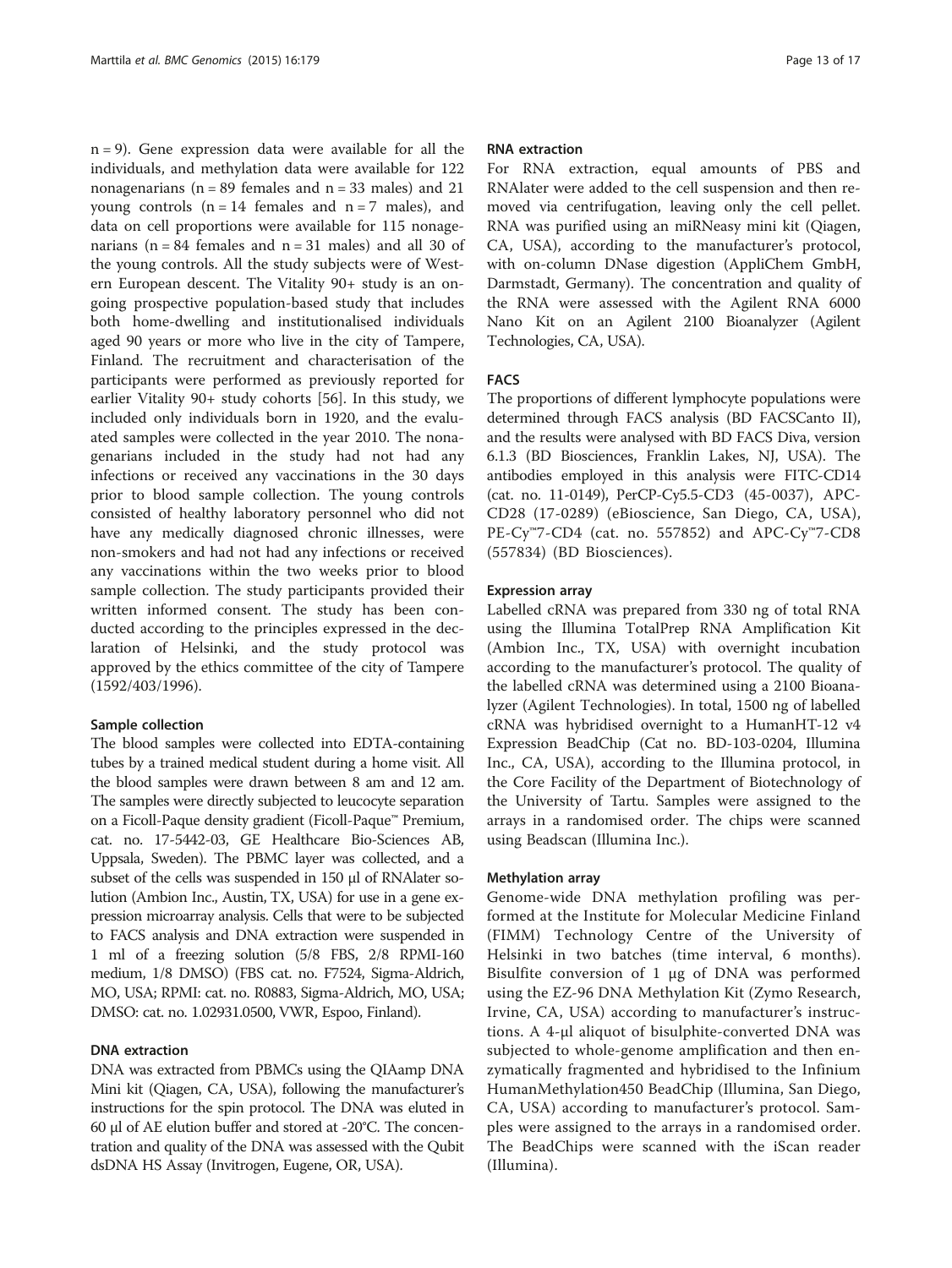#### Preprocessing of the methylation microarray data

The methylation data were preprocessed as a methylumiset object using R software with the wateRmelon arrayspecific package from Bioconductor [\[57\]](#page-17-0). The annotation information was based on the GRCh37/hg19 genome assembly from February 2009. Prior to any processing, all unspecific or polymorphic sites  $(n = 76775)$  were removed based on database information [\[58\]](#page-17-0). Samples and target sites of a technically poor quality were filtered out by excluding sites with a beadcount of <3 in 5% of the samples  $(n = 526)$  and sites for which 1% of the samples showed a detection p-value  $>0.05$  (n = 740). Background correction and quantile normalisation via the dasen method were conducted individually for the two applied chemistries (Infinium I and II) as well as for the intensities of methylation (m) and un-methylation (u). After dasen treatment, the u and m intensities were transformed to beta (β) and M values.  $β$  is the ratio of the methylated probe (m) intensities to the overall intensities  $(m + u + \alpha)$ , where  $\alpha$  is the constant offset, 100. Thus, β ranges linearly from 0 (nonmethylated, 0%) to 1 (completely methylated, 100%). The β values were further transformed into M values using the equation  $log2(\beta/(1-\beta))$ . Next, the batch effect of the chemistries was adjusted using the BMIQ method, which is based on beta mixture models and the EM algorithm [[59](#page-17-0)]. Several visualisation styles were used to verify the quality of the preprocessed data, such as boxplots from the raw intensities, Kernel density plots in the chemistry correction procedure and PCA plots (see Additional file [13\)](#page-15-0). The batch effect of two laboratory days (time interval of 6 months) was confirmed via PCA (PC2 6.8%) to be a cause of severe bias in the data. Thus, the bias was corrected using an algorithm based on Empirical Bayes methods, as implemented in the R package Combat [[60](#page-17-0)].

#### Preprocessing of the gene expression microarray data

The gene expression microarray data were preprocessed as a *Lumibatch* object with the lumi pipeline using R software [[61](#page-17-0)]. Background correction was performed with the bgAdjust.affy package. The gene expression values were then transformed with vst and normalised using the rsn method. Transcripts with transformed expression values of greater than 7.5 in 20% of the samples were included in the analysis. Visualisations, boxplots and PCA plots were used in the pipeline to verify the quality of the data.

#### Comparison of age groups

To detect CpG sites showing substantial differences in DNA methylation between nonagenarians and young adults, the sites displaying the largest difference in the absolute value of the methylation level were included in the analysis  $(-1 > \Delta M > 1$ , threshold for  $\Delta M$  based on [[61\]](#page-17-0)). The rank-sums of the methylation values of the two groups were further compared with the Wilcoxon rank-sum test, and the nominal Benjamini-Hochbergadjusted p-value was set to 0.05.

#### Multiple regression analyses

To assess the relationship between age- and site-specific methylation levels in greater detail, a generalised regression model referred to as variable dispersion beta regression was utilised in an iterative manner ( $n = 407646$ ). Age group was employed as a predictor of the site-specific methylation outcome, in the form of β values (ranging from 0 to 1), in each equation of the mean model with a linker function of logit. Furthermore, as it was observed through PCA that the DNA methylation levels fluctuated based on the composition of blood cell subtypes, the proportions of CD28-/ CD4+ and CD28-/CD8+ cells showed especially clear correlations with principal component 1, which explained 20% of the overall variance in DNA methylation. Therefore, the variables corresponding to cell type proportions (the CD4+ to CD8+ ratio and the proportions of CD28-/CD4+, CD28-/CD8+ and CD14+ cells) were set as adjustments in the analysis to determine leukocyte proportions independent of genome-wide ageing-associated DNA methylation changes. Sex was used as an additional covariate. The regression analyses were performed using R software and with algorithms implemented in the betareg package [[62,63\]](#page-17-0). The nominal Bonferroni-adjusted p-value was set to 0.05. See Additional file [14](#page-15-0) for a flow chart summary of the analysis steps to identify the high-confidence ageing-associated CpG sites.

#### Correlations with gene expression levels

The associations between gene expression and DNA methylation levels were separately examined through bivariate correlation (Pearson) analyses for young and old individuals. The correlation analyses were designed for each transcript and CpG site pair showing identical annotation for a gene. Thus, multiple CpG sites were paired with the same gene, and several genes were matched with the same CpG site. In total, 2461 expression-methylation pairs were tested. The nominal Benjamini-Hochbergadjusted p-value was set to 0.05.

#### Pathway analyses

All the pathway analyses were performed on differentially methylated genes, i.e., genes that harbour at least one ageing-associated CpG site. There were 1832 hypermethylation-associated genes (3925 CpG sites) and 2057 hypomethylation-associated genes (4615 CpG sites) included in the dataset. Of the hypomethylated CpG sites, 1719 were not associated with any known gene, and of the hypermethylated CpG sites, 720 were not associated with any known gene.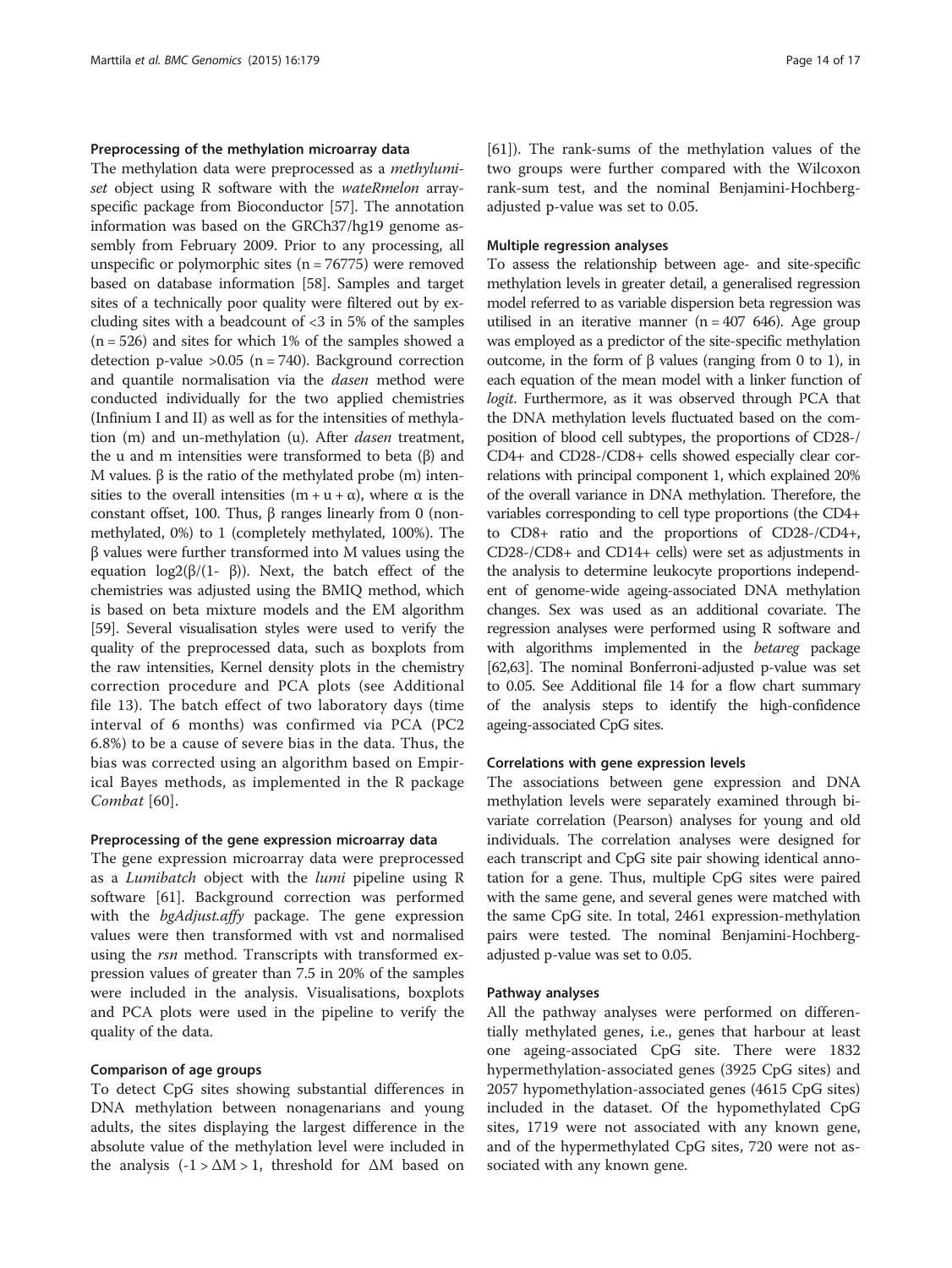<span id="page-15-0"></span>IPA [[34](#page-16-0)] was used to identify canonical pathways associated with our differentially methylated genes. According to the manufacturer, these canonical pathways are wellcharacterised metabolic and cell signalling pathways that have been curated and hand-drawn by PhD-level scientists. All the data sources provided by the Ingenuity Knowledge Base were included in the IPA, and the Ingenuity Knowledge Base was used as the reference set in all analyses. For the association of molecules, only experimentally observed results were accepted, and only human data were considered. Benjamini-Hochberg multiple testing correction (FDR) was employed to calculate the p-values for the pathways. Canonical pathways were considered significant at  $p < 0.05$  (-logP > 1.3) and when the pathway contained a minimum of 3 genes. Pathways associated with cancer and other disease, as defined by Ingenuity Systems®, were excluded from the analysis. The IPA for hyper- and hypomethylation-associated genes was performed on 14.3.2014, and the IPA for genes showing a correlation between methylation and expression levels was performed on 12.3.2014.

GOrilla [\[31,32](#page-16-0)] was used to identify the enriched GO terms for the hyper- and hypomethylation-associated genes and for genes showing a correlation between the levels of methylation and expression. GO terms were searched based on two unranked lists (target and background), and all genes with at least one probe in the 450K array were used as the background list. A Bonferronicorrected p-value of <0.05 was used as the threshold for significance.

PScan [\[33](#page-16-0)] can be used to predict if a group of genes is regulated by a common transcription factor. The analysis was performed with the default settings, i.e., using the Jaspar database and the -450 - +50 bp region around the TSS. PScan was able to identify 1811 and 2020 of the total hyper- and hypomethylation-associated transcripts, respectively. This analysis was performed on 11.3.2014. A Bonferroni-corrected p-value of <0.05 was used as a threshold for significance.

#### Array data

The array data are available in the GEO database [\(http://](http://www.ncbi.nlm.nih.gov/geo/) [www.ncbi.nlm.nih.gov/geo/\)](http://www.ncbi.nlm.nih.gov/geo/) under the accession numbers GSE40366 for the gene expression data and GSE58888 for methylation data.

## Additional files

[Additional file 1:](http://www.biomedcentral.com/content/supplementary/s12864-015-1381-z-s1.xlsx) All 8540 ageing-associated CpG sites. [Additional file 2:](http://www.biomedcentral.com/content/supplementary/s12864-015-1381-z-s2.pdf) Distribution of ageing-associated methylation sites across chromosomes.

[Additional file 3:](http://www.biomedcentral.com/content/supplementary/s12864-015-1381-z-s3.xlsx) Enriched GO function terms. A table of GO function terms associated with identified ageing-associated methylation sites. GO

function terms associated with hypermethylated sites in sheet a and GO function terms associated with hypomethylation in sheet b.

[Additional file 4:](http://www.biomedcentral.com/content/supplementary/s12864-015-1381-z-s4.pdf) Diagram of enriched GO function terms. A visualisation of Additional file 3.

[Additional file 5:](http://www.biomedcentral.com/content/supplementary/s12864-015-1381-z-s5.xlsx) Enriched GO process terms. A table of GO process terms associated with identified ageing-associated methylation sites. GO process terms associated with hypermethylated sites in sheet a and GO process terms associated with hypomethylation in sheet b.

[Additional file 6:](http://www.biomedcentral.com/content/supplementary/s12864-015-1381-z-s6.pdf) Diagram of enriched GO process terms. A visualisation of Additional file 5.

[Additional file 7:](http://www.biomedcentral.com/content/supplementary/s12864-015-1381-z-s7.xlsx) Transcription factors predicted to regulate hypermethylation-associated genes.

[Additional file 8:](http://www.biomedcentral.com/content/supplementary/s12864-015-1381-z-s8.xlsx) Ingenuity canonical pathways associated with differentially methylated genes. Canonical pathways associated with hypermethylation are in sheet a and canonical pathways associated with hypomethylation are in sheet b.

[Additional file 9:](http://www.biomedcentral.com/content/supplementary/s12864-015-1381-z-s9.xlsx) Sex- and age-group -associated methylation sites.

[Additional file 10:](http://www.biomedcentral.com/content/supplementary/s12864-015-1381-z-s10.xlsx) CpG sites showing a correlation to the expression level of the corresponding gene.

[Additional file 11:](http://www.biomedcentral.com/content/supplementary/s12864-015-1381-z-s11.pdf) Genomic locations of the CpG sites where the level of DNA methylation correlates with the expression level of the corresponding gene.

[Additional file 12:](http://www.biomedcentral.com/content/supplementary/s12864-015-1381-z-s12.xlsx) GO process terms associated with genes whose expression levels were correlating with the level of DNA methylation.

[Additional file 13:](http://www.biomedcentral.com/content/supplementary/s12864-015-1381-z-s13.pdf) PCA plots for quality control of methylation data.

[Additional file 14:](http://www.biomedcentral.com/content/supplementary/s12864-015-1381-z-s14.pdf) Flow chart of the analysis steps used to identify ageing-associated methylation sites.

#### Abbreviations

27K array: Infinium HumanMethylation27 BeadChip; 450K array: Infinium HumanMethylation450 BeadChip; Betareg: Beta regression model; ERV: Endogenous retrovirus; Non-CGI: Non-CpG island; PBMC: Peripheral blood mononuclear cell; TF: Transcription factor; TSS: Transcription start site; UTR: Untranslated region.

#### Competing interests

The authors declare they have no competing interests.

#### Authors' contributions

SM performed the experiments and statistical analyses and was primarily responsible for writing the manuscript. LK and SH processed the data and performed statistical analyses. JJ and TN performed the experiments. AH and MJ were responsible for recruiting the study population. MN performed statistical analyses. MH provided reagents and materials for the study. SM, LK, JJ an MH contributed to the design of the study. All authors contributed to the writing of the manuscript and read and approved the final manuscript.

#### Acknowledgements

We would like to thank Sinikka Repo-Koskinen, Janette Hinkka, Katri Välimaa and Sanna Tuominen for their skillful technical assistance.

#### Author details

<sup>1</sup>Department of Microbiology and Immunology, School of Medicine University of Tampere, Tampere, Finland. <sup>2</sup>Gerontology Research Center, Tampere, Finland. <sup>3</sup>Institute of Biosciences and Medical Technology University of Tampere, Tampere, Finland. <sup>4</sup>School of Health Sciences, University of Tampere, Tampere, Finland. <sup>5</sup>Fimlab Laboratories, Tampere Finland.

Received: 11 September 2014 Accepted: 21 February 2015<br>Published online: 14 March 2015

#### References

1. López-Otín C, Blasco MA, Partridge L, Serrano M, Kroemer G. The hallmarks of aging. Cell. 2013;153:1194–217.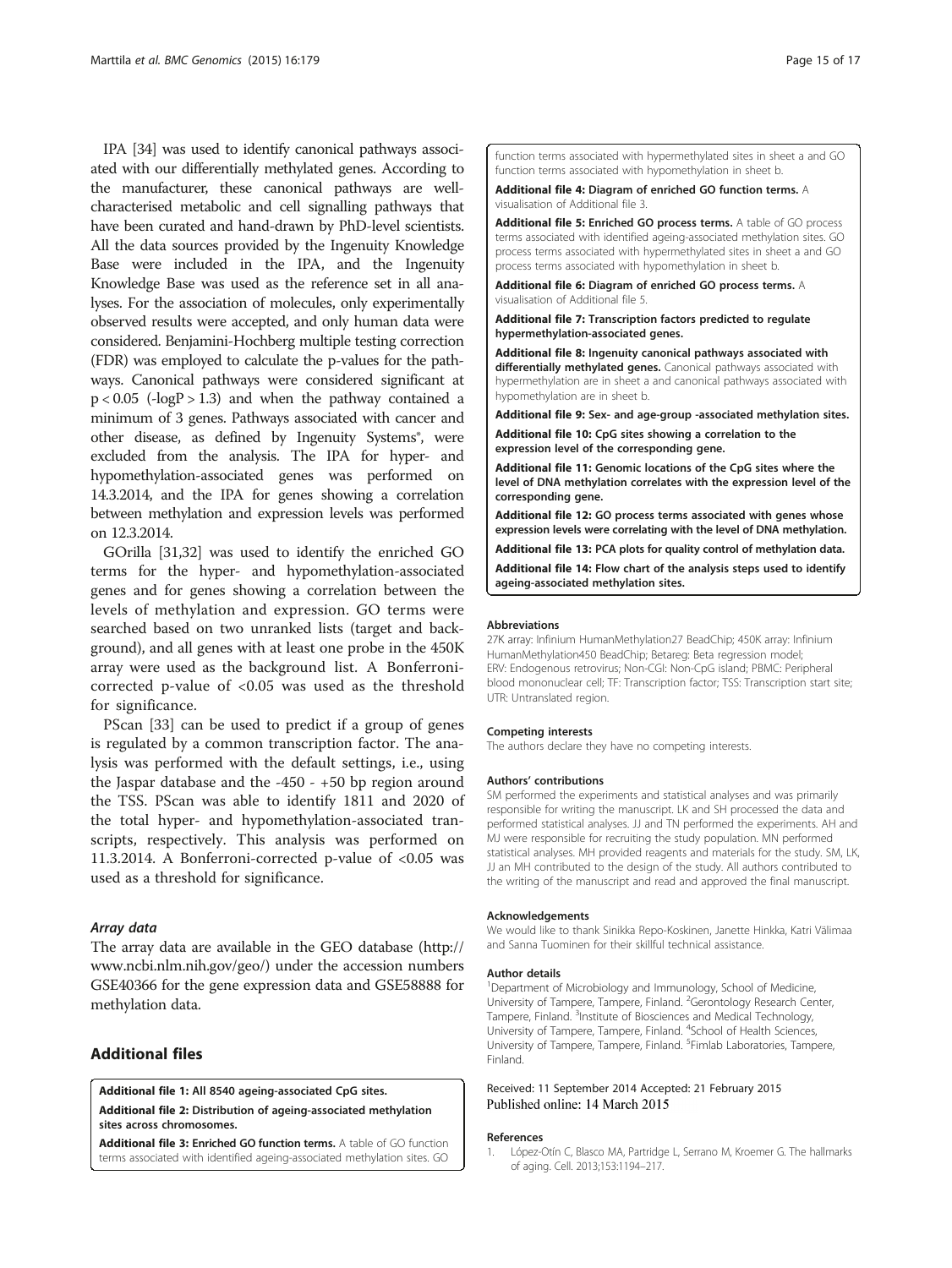- <span id="page-16-0"></span>2. Arnold CR, Wolf J, Brunner S, Herndler-Brandstetter D, Grubeck-Loebenstein B. Gain and loss of T cell subsets in old age – age-related reshaping of the T cell repertoire. J Clin Immunol. 2011;31:137–46.
- 3. Blagosklonny MV. Aging is not programmed: genetic pseudo-program is a shadow of developmental growth. Cell Cycle. 2013;12:3736–42.
- 4. de Magalhães JP. Programmatic features of aging originating in development: aging mechanisms beyond molecular damage? FASEB J. 2012;26:4821–6.
- 5. Kirkwood TB, Melov S. On the programmed/non-programmed nature of ageing within the life history. Curr Biol. 2011;21:R701–7.
- 6. Bacalini MG, Friso S, Olivieri F, Pirazzini C, Giuliani C, Capri M, et al. Present and future of anti-ageing epigenetic diets. Mech Ageing Dev. 2014;136:101–15.
- 7. Johnson AA, Akman K, Calimport SR, Wuttke D, Stolzing A, de Magalhães JP. The role of DNA methylation in aging, rejuvenation, and age-related disease. Rejuvenation Res. 2012;15:483–94.
- 8. Brooks-Wilson AR. Genetics of healthy aging and longevity. Hum Genet. 2013;132:1323–38.
- Riggs AD. X inactivation, differentiation, and DNA methylation. Cytogenet Cell Genet. 1975;14:9–25.
- 10. Holliday R, Pugh JE. DNA modification mechanisms and gene activity during development. Science. 1975;187:226–32.
- 11. Deaton AM, Bird A. CpG islands and the regulation of transcription. Genes Dev. 2011;25:1010–22.
- 12. Illingworth RS, Bird AP. CpG islands–'a rough guide'. FEBS Lett. 2009;583:1713–20.
- 13. Jones PA. Functions of DNA methylation: islands, start sites, gene bodies and beyond. Nat Rev Genet. 2012;13:484–92.
- 14. Bogdanović O, Veenstra GJ. DNA methylation and methyl-CpG binding proteins: developmental requirements and function. Chromosoma. 2009;118:549–65.
- 15. Cedar H, Bergman Y. Programming of DNA methylation patterns. Annu Rev Biochem. 2012;81:97–117.
- 16. Christensen BC, Houseman EA, Marsit CJ, Zheng S, Wrensch MR, Wiemels JL, et al. Aging and environmental exposures alter tissue-specific DNA methylation dependent upon CpG island context. PLoS Genet. 2009;5:e1000602.
- 17. Bell JT, Tsai PC, Yang TP, Pidsley R, Nisbet J, Glass D, et al. Epigenome-wide scans identify differentially methylated regions for age and age-related phenotypes in a healthy ageing population. PLoS Gene. 2012;8:e1002629.
- 18. Gentilini D, Mari D, Castaldi D, Remondini D, Ogliari G, Ostan R, et al. Role of epigenetics in human aging and longevity: genome-wide DNA methylation profile in centenarians and centenarians' offspring. Age (Dordr). 2013;35:1961–73.
- 19. Rakyan VK, Down TA, Maslau S, Andrew T, Yang TP, Beyan H, et al. Human aging-associated DNA hypermethylation occurs preferentially at bivalent chromatin domains. Genome Res. 2010;20:434–9.
- 20. Teschendorff AE, Menon U, Gentry-Maharaj A, Ramus SJ, Weisenberger DJ, Shen H, et al. Age-dependent DNA methylation of genes that are suppressed in stem cells is a hallmark of cancer. Genome Res. 2010;20:440–6.
- 21. Xu Z, Taylor JA. Genome-wide age-related DNA methylation changes in blood and other tissues relate to histone modification, expression and cancer. Carcinogenesis. 2014;35:356–64.
- 22. Weidner CI, Lin Q, Koch CM, Eisele L, Beier F, Ziegler P, et al. Aging of blood can be tracked by DNA methylation changes at just three CpG sites. Genome Biol. 2014;15:R24.
- 23. Horvath S. DNA methylation age of human tissues and cell types. Genome Biol. 2013;14:R115.
- 24. Steegenga WT, Boekschoten MV, Lute C, Hooiveld GJ, de Groot PJ, Morris TJ, et al. Genome-wide age-related changes in DNA methylation and gene expression in human PBMCs. Age (Dordr). 2014;36:9648.
- 25. Florath I, Butterbach K, Muller H, Bewerunge-Hudler M, Brenner H. Cross-sectional and longitudinal changes in DNA methylation with age: an epigenome-wide analysis revealing over 60 novel age-associated CpG sites. Hum Mol Genet. 2013;23:1186–201.
- 26. Garagnani P, Bacalini MG, Pirazzini C, Gori D, Giuliani C, Mari D, et al. Methylation of ELOVL2 gene as a new epigenetic marker of age. Aging Cell. 2012;11:1132–4.
- 27. Hannum G, Guinney J, Zhao L, Zhang L, Hughes G, Sadda S, et al. Genome-wide methylation profiles reveal quantitative views of human aging rates. Mol Cell. 2012;49:359–67.
- 28. Heyn H, Li N, Ferreira HJ, Moran S, Pisano DG, Gomez A, et al. Distinct DNA methylomes of newborns and centenarians. Proc Natl Acad Sci U S A. 2012;109:10522–7.
- 29. Jaffe AE, Irizarry RA. Accounting for cellular heterogeneity is critical in epigenome-wide association studies. Genome Biol. 2014;15:R31.
- 30. Marttila S, Jylhävä J, Pesu M, Hämäläinen S, Jylhä M, Hervonen A, et al. IL-7 concentration is increased in nonagenarians but is not associated with markers of T cell immunosenescence. Exp Gerontol. 2011;46:1000–2.
- 31. Eden E, Lipson D, Yogev S, Yakhini Z. Discovering motifs in ranked lists of DNA sequences. PLoS Comput Biol. 2007;3:e39.
- 32. Eden E, Navon R, Steinfeld I, Lipson D, Yakhini Z. GOrilla: a tool for discovery and visualization of enriched GO terms in ranked gene lists. BMC Bioinformatics. 2009;10:48.
- 33. Zambelli F, Pesole G, Pavesi G. Pscan: finding over-represented transcription factor binding site motifs in sequences from co-regulated or co-expressed genes. Nucleic Acids Res. 2009;37:W247–52.
- 34. Ingenuity Systems®, [www.ingenuity.com.](http://www.ingenuity.com/)
- 35. Marttila S, Jylhävä J, Nevalainen T, Nykter M, Jylhä M, Hervonen A, et al. Transcriptional analysis reveals gender-specific changes in the aging of the human immune system. PLoS One. 2013;8:e66229.
- 36. Johansson A, Enroth S, Gyllensten U. Continuous aging of the human DNA methylome throughout the human lifespan. PLoS One. 2013;8:e67378.
- 37. McClay JL, Aberg KA, Clark SL, Nerella S, Kumar G, Xie LY, et al. A methylome-wide study of aging using massively parallel sequencing of the methyl-CpG-enriched genomic fraction from blood in over 700 subjects. Hum Mol Genet. 2014;23:1175–85.
- 38. D'Aquila P, Rose G, Bellizzi D, Passarino G. Epigenetics and aging. Maturitas. 2013;74:130–6.
- 39. Pawelec G, Larbi A, Derhovanessian E. Senescence of the human immune system. J Comp Pathol. 2010;142 Suppl 1:S39–44.
- 40. Zilbauer M, Rayner TF, Clark C, Coffey AJ, Joyce CJ, Palta P, et al. Genome-wide methylation analyses of primary human leukocyte subsets identifies functionally important cell-type-specific hypomethylated regions. Blood. 2013;122:e52–60.
- 41. Kondilis-Mangum HD, Wade PA. Epigenetics and the adaptive immune response. Mol Aspects Med. 2013;34:813–25.
- 42. Lam LL, Emberly E, Fraser HB, Neumann SM, Chen E, Miller GE, et al. Factors underlying variable DNA methylation in a human community cohort. Proc Natl Acad Sci U S A. 2012;109 Suppl 2:17253–60.
- 43. Lleras RA, Adrien LR, Smith RV, Brown B, Jivraj N, Keller C, et al. Hypermethylation of a cluster of Krüppel-type zinc finger protein genes on chromosome 19q13 in oropharyngeal squamous cell carcinoma. Am J Pathol. 2011;178:1965–74.
- 44. Lukic S, Nicolas JC, Levine AJ. The diversity of zinc-finger genes on human chromosome 19 provides an evolutionary mechanism for defense against inherited endogenous retroviruses. Cell Death Differ. 2014;21:381–7.
- 45. Gaubatz JW, Arcement B, Cutler RG. Gene expression of an endogenous retrovirus-like element during murine development and aging. Mech Ageing Dev. 1991;57:71–85.
- 46. Wada Y, Tsukada M, Kamiyama S, Koizumi A. Retroviral gene expression as a possible biomarker of aging. Int Arch Occup Environ Health. 1993;65(1 Suppl):S235–9.
- 47. Romanish MT, Cohen CJ, Mager DL. Potential mechanisms of endogenous retroviral-mediated genomic instability in human cancer. Semin Cancer Biol. 2010;20:246–53.
- 48. Sharif R, Thomas P, Zalewski P, Fenech M. The role of zinc in genomic stability. Mutat Res. 2012;733:111–21.
- 49. Mocchegiani E, Costarelli L, Giacconi R, Cipriano C, Muti E, Malavolta M. Zinc-binding proteins (metallothionein and alpha-2 macroglobulin) and immunosenescence. Exp Gerontol. 2006;41:1094–107.
- 50. Maunakea AK, Nagarajan RP, Bilenky M, Ballinger TJ, D'Souza C, Fouse SD, et al. Conserved role of intragenic DNA methylation in regulating alternative promoters. Nature. 2010;466:253–7.
- 51. Fenteany G, Glogauer M. Cytoskeletal remodeling in leukocyte function. Curr Opin Hematol. 2004;11:15–24.
- 52. Zykovich A, Hubbard A, Flynn JM, Tarnopolsky M, Fraga MF, Kerksick C, et al. Genome-wide DNA methylation changes with age in disease-free human skeletal muscle. Aging Cell. 2014;13:360–6.
- 53. Bhutani N, Burns DM, Blau HM. DNA demethylation dynamics. Cell. 2011;146:866–72.
- 54. Jones PA, Liang G. Rethinking how DNA methylation patterns are maintained. Nat Rev Genet. 2009;10:805–11.